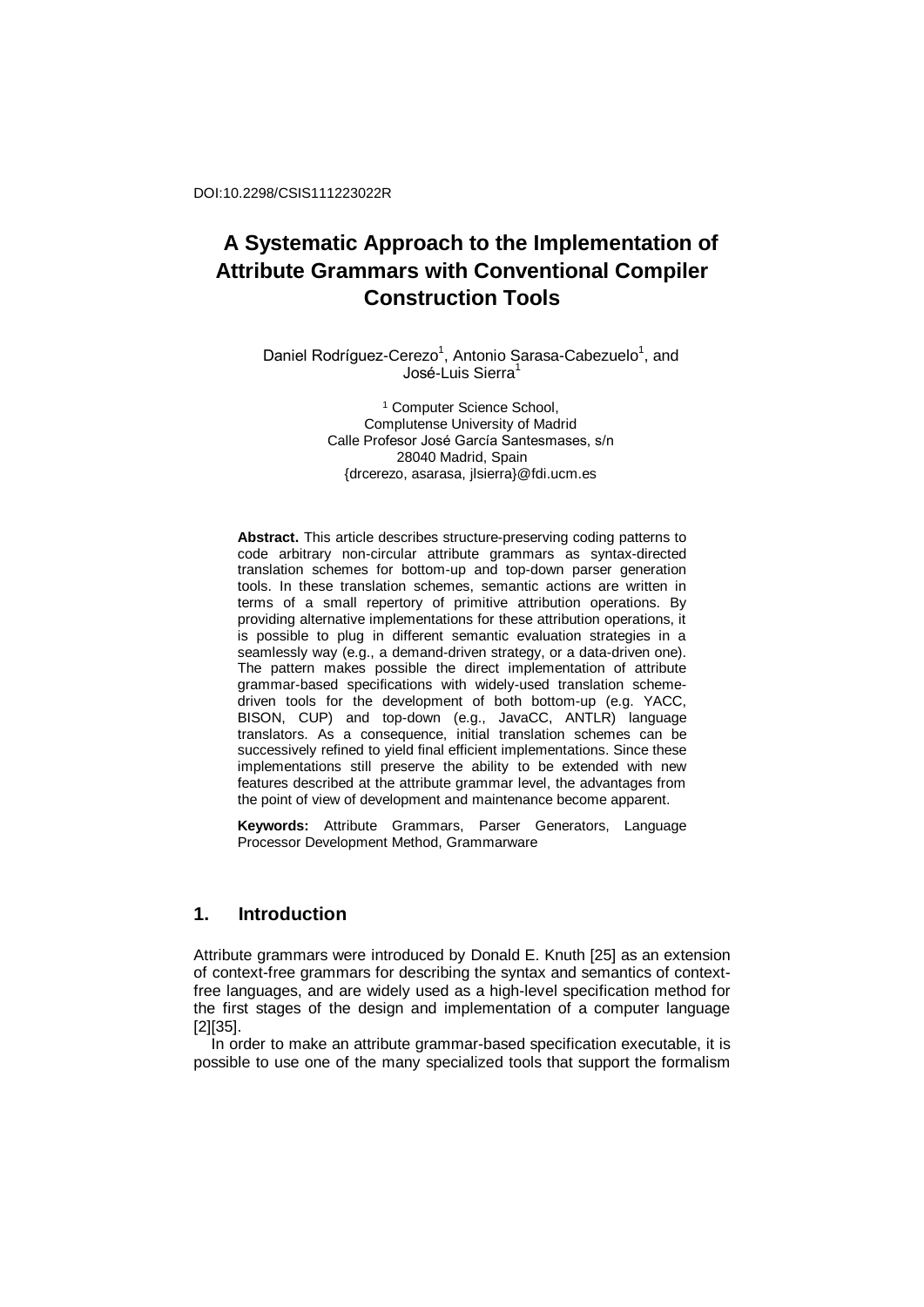(see, for instance,[12][17][31][33][35]). However, regardless the recognized advantages of these tools, in practice, traditional implementations of language processors are rarely based on artifacts directly generated from attribute grammars. On the contrary, attribute grammars are taken as initial specifications of the tasks to carry out, while final implementations are usually achieved by using scanner and parser generators (e.g., ANTLR, CUP, Flex, Bison…), general-purpose programming languages, or a suitable combination of the two techniques [2]. The process of transforming the initial specification into a final implementation is usually ill-defined, and typically depends solely on the programmer's art –a programmer who many times discards formal specifications while he or she directly hacks the final implementation. It seriously hinders the systematic development and maintenance of language processors.

In order to bridge the gap between attribute grammar-based specifications and final implementations, we propose articulating the language processor development process as the explicit transformation of the initial attribute grammar-based specification to the final implementation. According to our proposal, the first step to convey during the implementation stage is to explicitly code the attribute grammar in the input language of the development tool (usually, a parser generator like Bison, CUP, JavaCC or ANTLR). This will make it possible to yield an initial running implementation, which subsequently could be refined to achieve greater efficiency. In addition, since the refined implementation still supports the explicit incorporation and subsequent refinement of attribute grammar-based features, the incremental development and subsequent maintenance of the language processor can be greatly facilitated. Therefore, it is important to notice that the rationale of the present work is not to provide new methods to automatically generate language processors from attribute grammars (in this case, undoubtedly the best choice would be one of the pre-existing tools based on attribute grammars). Instead, the rationale is to start from an attribute grammar specification and then to systematically refine it across several stages, finishing with a final, highly efficient implementation in a conventional compiler construction tool -a process which is not the aim of any typical attribute grammar tool.

This paper is mainly focused on the first step of our proposal, i.e. how to code an attribute grammar in terms of the input language supported by a conventional parser generation tool, although we also illustrate some aspects of the latter refinement. In order to cover the most widely used parser generation tools, we address both bottom-up parser generators of the YACC and CUP type and top-down parser generators of the JavaCC or ANTLR style. Unlike works in L-attributed [28] or LR-attributed grammars [4] and similar approaches (e.g., [23]), our approach will support the implementation of arbitrary non-circular attribute grammars. In addition, the coding pattern will be independent of the final evaluation style chosen. Indeed, attribute grammars will be coded by using a small repertory of *attribution* operations. Finally, by providing alternative implementations for these operations, it will be possible to set up the semantic evaluation style that will finally be used.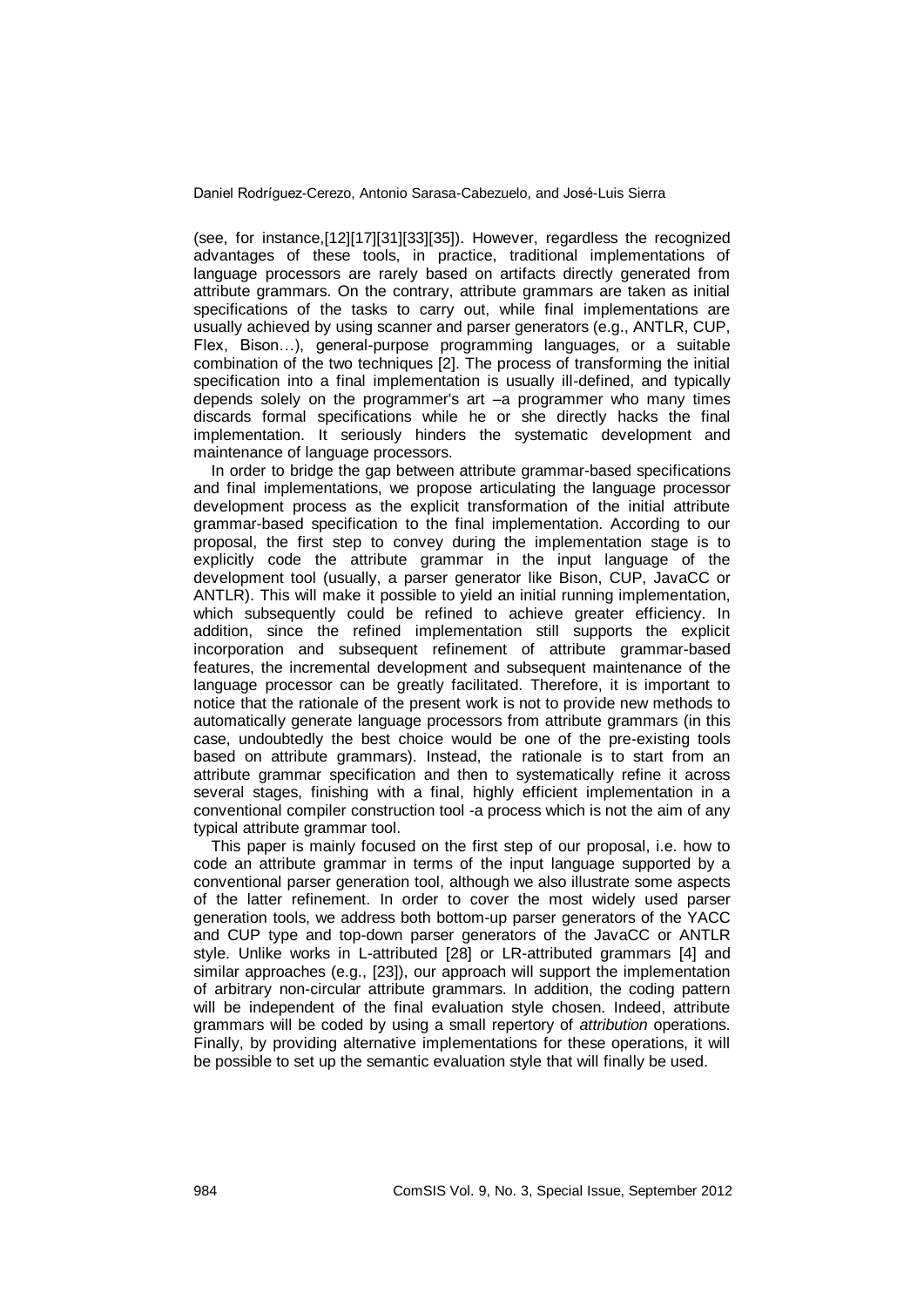The structure of the rest of the paper is as follows: section 2 introduces some preliminaries. Section 3 details the dependency description operations and outlines two alternative implementations, which makes apparent how to plug in different evaluation styles. Section 4 describes the coding pattern for bottom-up parser generation tools. Section 5 describes the pattern for topdown ones. Section 6 presents some work related to ours. Finally, section 7 concludes the paper and outlines some lines of future work. A preliminary version of this work, which only deals with a former pattern for bottom-up translation schemes, can be found in [41].

# **2. Preliminaries**

In this section we introduce some basic concepts concerning the two main language-processing specification tools addressed in this paper: attribute grammars (subsection 2.1) and translation schemes (subsection 2.2).

# **2.1. Attribute grammars**

The formalism of attribute grammars was initially proposed by Donald E. Knuth at the end of the 1960s to characterize the semantics of context-free languages [25]. Attribute grammars introduce a syntax-directed, dependencydriven language processing style. This processing style is syntax-directed because the processing of each sentence is driven by its syntactic structure, and it is dependency-driven because it is directed by the dependencies among the computations involved. Figure 1 shows an example of an attribute grammar that models the evaluation of simple arithmetic expressions, followed by declarations of constants. In the formalized process, declarations are used to build an *environment* (a set of variable-value pairs), which is subsequently used to determine the value of variables. For the sake of conciseness, only the addition operator is considered.

Attribute grammars extend *context-free grammars* with *semantic attributes* and *semantic equations*. Indeed, *context-free* grammars are standard mechanisms to define the syntax of computer languages. In a context-free grammar:

- Syntax is defined by means of *syntax rules* (or *productions*), which determine the structure of syntactic constructions in terms of sequences of simpler constructions. For instance, in Figure 1 Sent::= Exp **where** Decs is a syntax rule that describes the top-level structure of the kind of sentences considered in this example.
- Syntactic constructions are represented by means of *syntax symbols*: composite structures by *non-terminal* symbols and simple structures by *terminal* symbols. For instance, in Figure 1 Sent, Exp and Decs are non-terminal symbols that represent, respectively, sentences,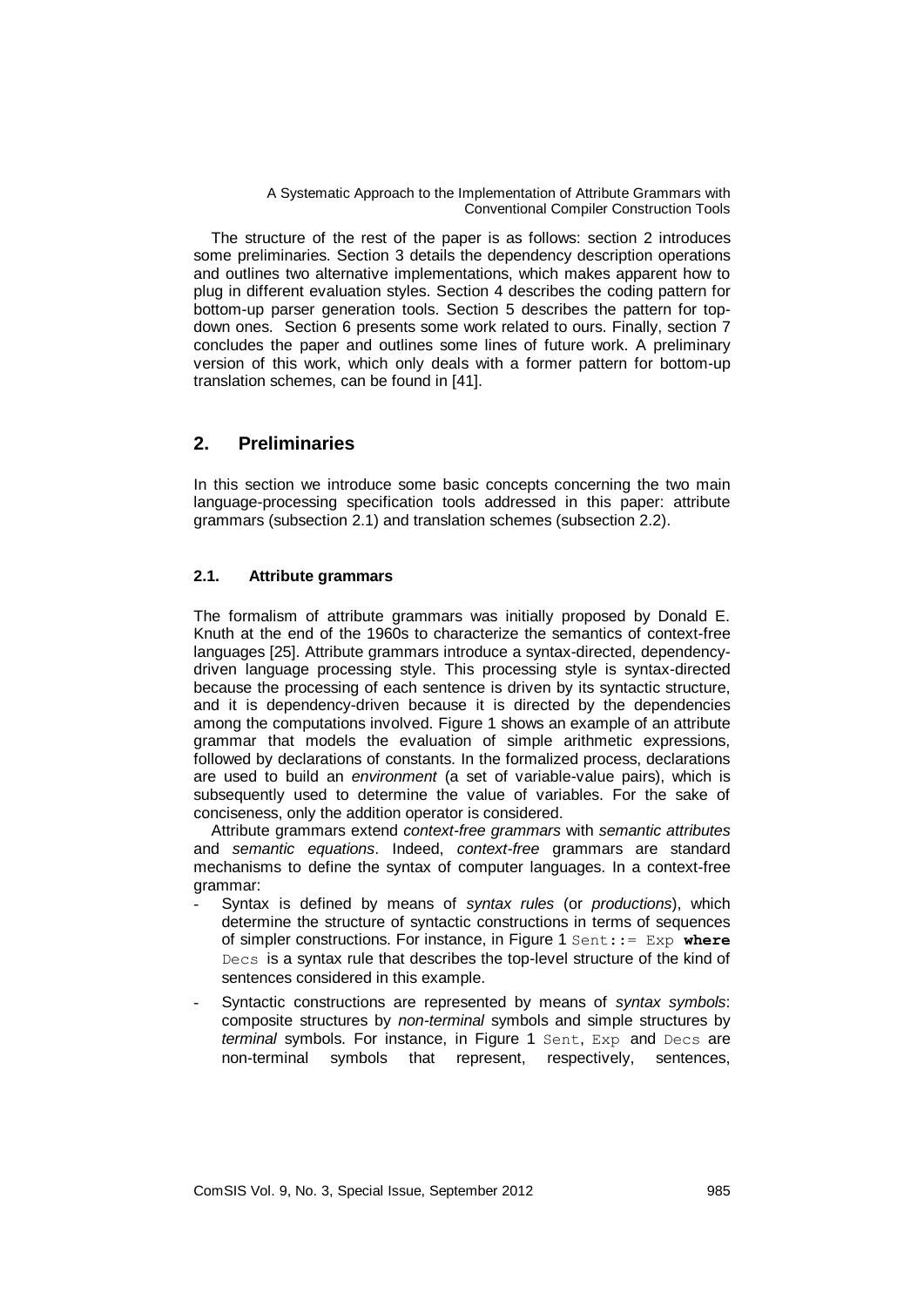expressions and declarations. In turn, **where**, **var** or **num** are terminal symbols (these symbols represent, respectively, the *where* reserved word, variables and numbers in the language considered).

- For each non-terminal there are one or several rules defining its structure. Each rule is made up of a *left-hand side rule* (*LHS*; the nonterminal whose structure is defined) and of a *right-hand side rule* (*RHS*; the sequence of symbols which define such a structure). For instance, the previously referred to rule established that a sentence (Sent, the rule's LHS) maybe (the rule's RHS): an expression  $(Exp)$ , followed by the **where** reserved word, and followed by a block of declarations (Dec).
- There is also a distinct non-terminal (the grammar's initial symbol or the *grammar*'s *axiom*), which represents the language's highest level structure. In Figure 1, the grammar's initial symbol is Sent.

| Sent ::= Exp where Decs                                                    | Opnd ::= $var$                                                                                     |
|----------------------------------------------------------------------------|----------------------------------------------------------------------------------------------------|
| $Exp.\text{env} = Decs.\text{env}$                                         | Opnd.val $\uparrow$ = valOf (var.lex $\uparrow$ , Opnd.env $\downarrow$ )                          |
| Sent.val $\uparrow$ = Exp.val $\uparrow$                                   | Opnd ::= $(Exp)$                                                                                   |
| $Exp : := Exp + Opnd$                                                      | $Exp.\env\} = Opnd.\env\}$                                                                         |
| $Exp_1.\env \downarrow = Exp_0.\env \downarrow$                            | Opnd.val $\uparrow$ = Exp.val $\uparrow$                                                           |
| Opnd.env $\downarrow$ = Exp.env $\downarrow$                               | Decs ::= Decs, Dec                                                                                 |
| $Exp_0$ , val $\uparrow$ = $Exp_1$ , val $\uparrow$ + Opnd, val $\uparrow$ | $Decs_0$ . env $\uparrow$ = extendWith (Dec. env $\uparrow$ , Decs <sub>1</sub> . env $\uparrow$ ) |
| $Exp : :=$ Opnd                                                            | Decs $: :=$ Dec                                                                                    |
| Opnd.env $\downarrow$ = Exp.env $\downarrow$                               | Decs.env $\uparrow$ = Dec.env $\uparrow$                                                           |
| $Exp.val^{\uparrow} = Opnd.val^{\uparrow}$                                 | Dec ::= $var = num$                                                                                |
| Opnd $ ::= num$<br>Opnd.val $\uparrow$ = toNum(num.lex $\uparrow$ )        | Dec.env $\uparrow$ = { (var.lex $\uparrow$ , toNum (num.lex $\uparrow$ ) } }                       |

#### **Figure 1.** An example of attribute grammar

In a context-free grammar, syntax rules enable the description of the structure of each language's sentence in terms of a tree, which is called the *parse tree* of the sentence. Inner nodes are non-terminals, while leaves are terminals. Each parent node, together with its ordered sequence of child nodes, corresponds to the application of a syntax rule. Finally, the root node corresponds to the grammar's axiom. Figure 2a shows an example of sentence in the language considered in Figure 1, and Figure 2b shows the parse tree for this sentence. Notice how this tree makes the structure of the sentence explicit. Thus, subsequent processes can be driven by this structure.

As indicated before, an attribute grammar adds a set of *semantic attributes* to the symbols of an underlying context-free grammar. These attributes will take values in the corresponding nodes of the parse trees. Attributes can be of two types:

- *Synthesized attributes*: their values are computed from synthesized attributes in the owner node's child nodes and from the inherited attributes of this owner node. Thus, the value of a synthesized attribute represents (part of) the meaning of the symbol(s) to which this attribute is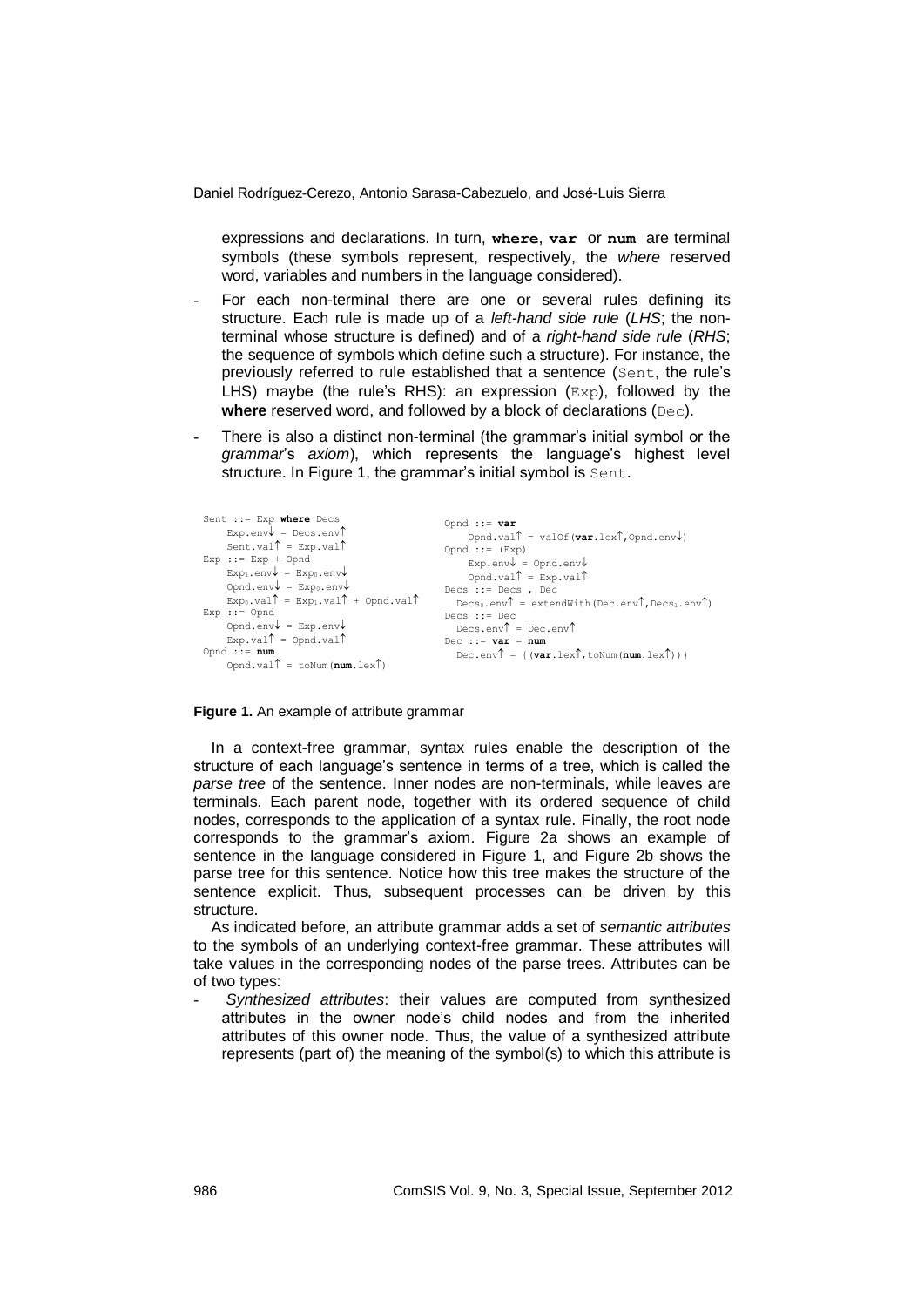associated. In the grammar of Figure 1, synthetized attributes are terminated with  $\uparrow$ . Thus, val $\uparrow$  is an example of synthetized attribute in this grammar, which is used to contain the values of operands (Opnd non-terminal), expressions (Exp non terminal) and sentences (Sent nonterminal). In turn, the synthesized attribute  $env$  is used to build the aforementioned environment from declarations. Finally, notice that terminal symbols can also have synthesized attributes; these synthesized attributes are called *lexical attributes*, and they should be set during lexical analysis. For instance, in the grammar of Figure 1 we use a lexical attribute,  $l = x \hat{ }$ , which contains the actual string (the *lexeme*) of each token (e.g., for **num** it will contain the actual number, for **var** the actual variable, …).

**(a)** x+y+5 **where** x=5,y=6



**Figure 2.** (a) A sentence of the language defined by the context-free grammar behind Figure 1, (b) Parse tree for the sentence in (a)

- *Inherited attributes*: their values are computed from inherited attributes in the parent and/or from synthesized attributes in the siblings. Thus, inherited attributes provide additional contextual information needed to determine the meanings of the symbols to which they are associated. In the grammar of Figure 1, we use an env $\downarrow$  inherited attribute to propagate the environment to the *expression* part of the input sentence, since this information is necessary to correctly determine the value of the constant appearing in such an expression part.

The attribute grammar will also add a set of *semantic equations* to each syntax rule. These equations will indicate how to compute the values of synthesized attributes in the rule's LHS, as well as the inherited attributes in the RHS symbols. More precisely:

- There will be exactly one semantic equation for each synthetized attribute on the LHS, and another one for each inherited attribute on the RHS.
- Each equation will apply *semantic functions* to other attributes in the rule. We will assume that, in the computation expressed by each equation, it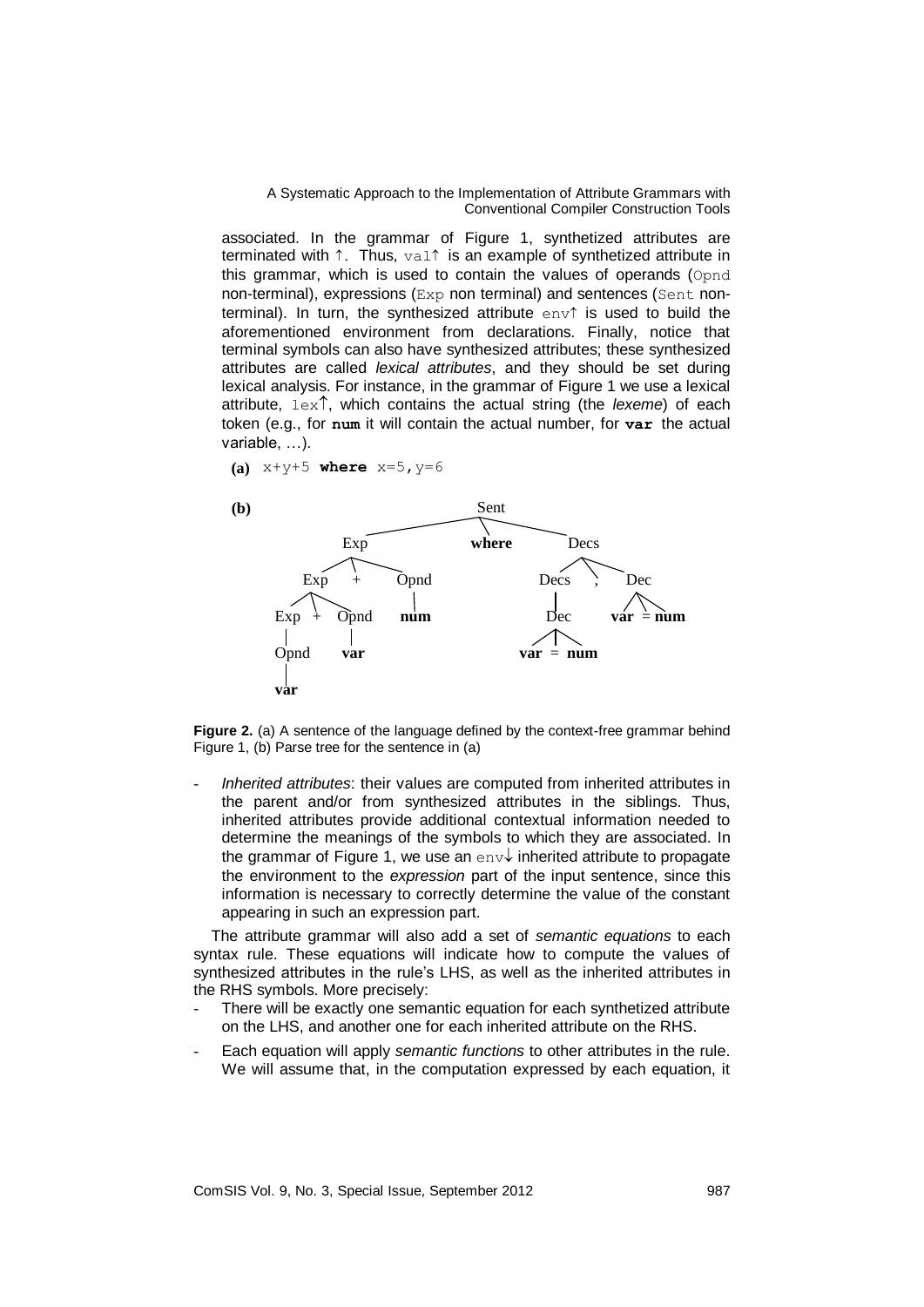will only be possible to use inherited attributes from the LHS and synthesized attributes from the RHS (i.e., we will consider attribute grammars in Bochmann's normal *form* [9]).

For instance, the semantic equation  $Exp_0$ , val =  $Exp_1$ , val  $\uparrow$  + Opnd.val for the syntax rule  $Exp ::= Exp + Opnd$  in the grammar of Figure 1 establishes that, in order to compute the value of a sum  $(\text{Exp}_0.\text{val})$ <sup>1</sup>, it is necessary to add the value of the first operand  $(\text{Exp}_1 \cdot \text{val})$  to the value of the second operand (Opnd.val).

Attribute grammars enable *semantic evaluation* on *attributed parse trees* (i.e., parse trees along with the semantic attributes for each node). Semantic evaluation is *dependency-driven*, since it is solely constrained by the dependencies that exist among these semantic attributes (i.e., to compute the value of an attribute, the only rule that must be obeyed is to have the values available of all the other attributes required by this computation according to a suitable semantic equation). Aside from this basic constraint, evaluation order does not matter. In consequence, attribute grammars result in a highlevel specification formalism, since it is possible to specify languageprocessing tasks by focusing on the meaning of the syntax structures, without being distracted by lower-level implementation details, like the exact order in which attribute instances must finally be evaluated. In addition, the formalism is highly modular: it facilitates the addition of new attributes and semantic equations without affecting the existing ones, since the dependencies among attribute instances will be responsible for automatically rearranging the order in which to carry out the evaluation.

A convenient way of describing dependencies between attributes in an attributed parse tree is by means of a *dependency graph.* Nodes in this graph are the attributes in the symbols on the tree. Each arc denotes that the source attribute must be used to compute the value of the target one. Figure 3 shows the attributed parse tree and the dependency graph for the sentence in Figure 2a.

An attribute grammar is *non-circular* when it is not possible to find an attribute instance in a parse tree depending (directly or indirectly) on itself. For the contrary, the grammar is called a *circular* attribute grammar. Although semantic evaluation can be extended to manage circular attribute grammars (see, for instance [19]), for translation purposes non-circular attribute grammars usually suffice. Therefore, in this paper we will deal with noncircular attribute grammars. Semantic evaluation in these grammars can be meaningfully explained as follows [2]:

First, find a topological order of the nodes in the dependency graph for the sentence being processed (since the grammar is non-circular, the

1

<sup>1</sup> Notice that, in order to refer to particular occurrences of a non-terminal symbol in a rule, it is possible to use subscripts: thus,  $Ex_{0}$  refers to the first occurrence of Exp,  $Exp<sub>1</sub>$  to the second occurrence, etc.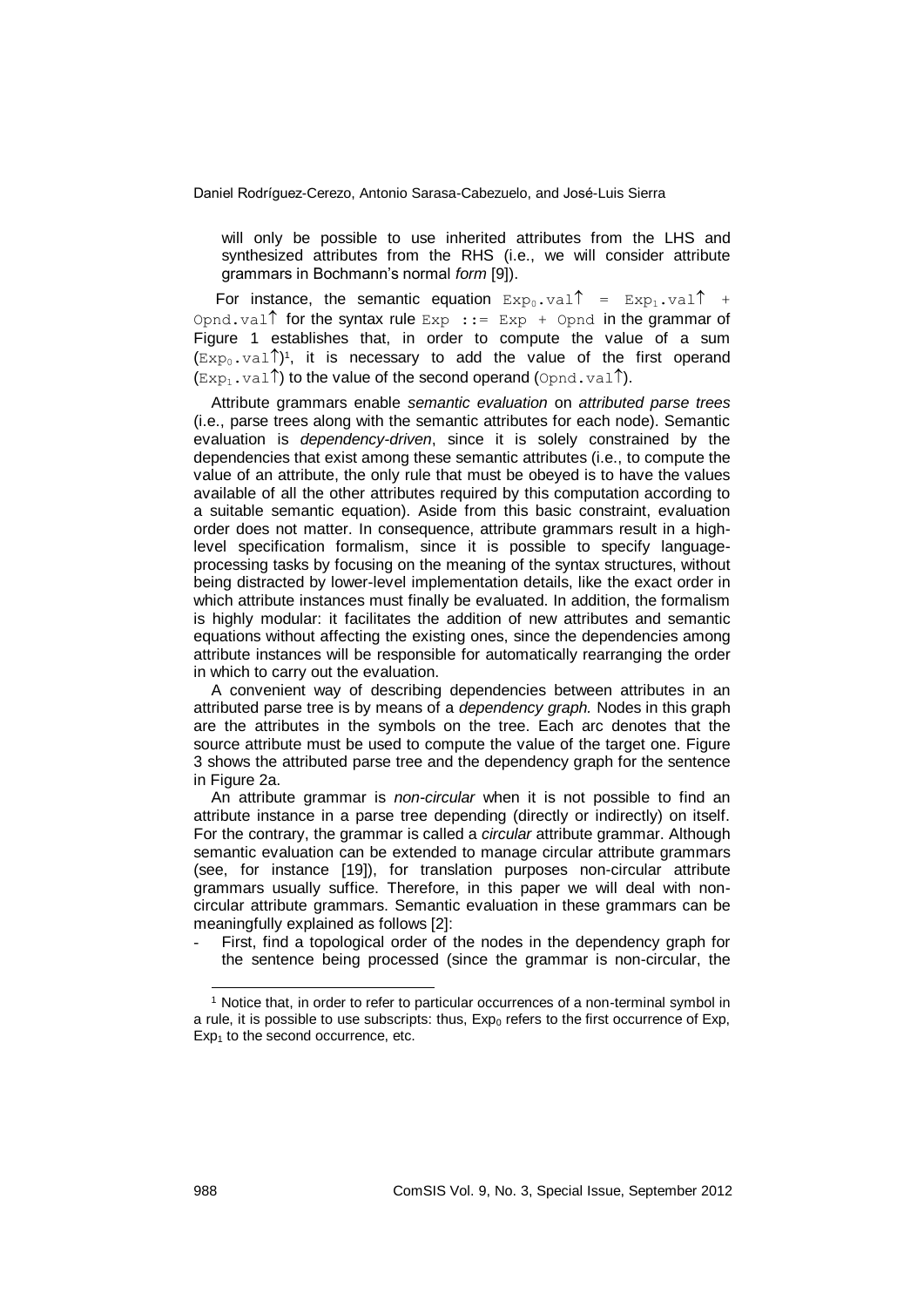dependency graph will be acyclical). In this order, each attribute instance will precede all the attribute instances depending upon it.

Then, evaluate the attribute instances according to this order:



**Figure 3.** Attributed parse tree and dependency graph for the sentence in Figure 2a

However, it is only a conceptual execution model. In practice, semantic evaluation can be carried out by following different strategies which are only constrained by dependencies among attributes. Also, a particular evaluation strategy may not require the explicit construction of a parse tree. In fact, for remarkable subclasses of attribute grammars (many *s-attributed grammars*, which only involve synthesized attributes, and some classes of *l-attributed grammars*, in which inherited attributes of symbols only depend on the inherited attributes of their parents and synthesized attributes of their preceding siblings), it is possible to yield implementations that evaluate the attributes *on-the-fly* during parsing of the input sentence, without requiring the explicit construction of the syntax tree. Notice the grammar in Figure 1 is not s-attributed (it is needed to propagate the environment to the expression in order to evaluate it), nor l-attributed (because declarations are placed after the expression, and constant values are required to compute the value of such an expression).

### **2.2. Translation schemes**

Translation schemes constitute another formalism that extends context-free grammar to allow the specification of syntax-directed processing [2]. For this purpose:

Translation schemes adopt explicit visit orders for the nodes of the parse trees. Although many others are possible, two well-known visit orders are *left-to-right bottom-up* and *top-down* ones. In both of them child nodes are visited from left-to-right. However, in a bottom-up visit, nodes are visited in post-order, while in a top-down visit are visited in pre-order. In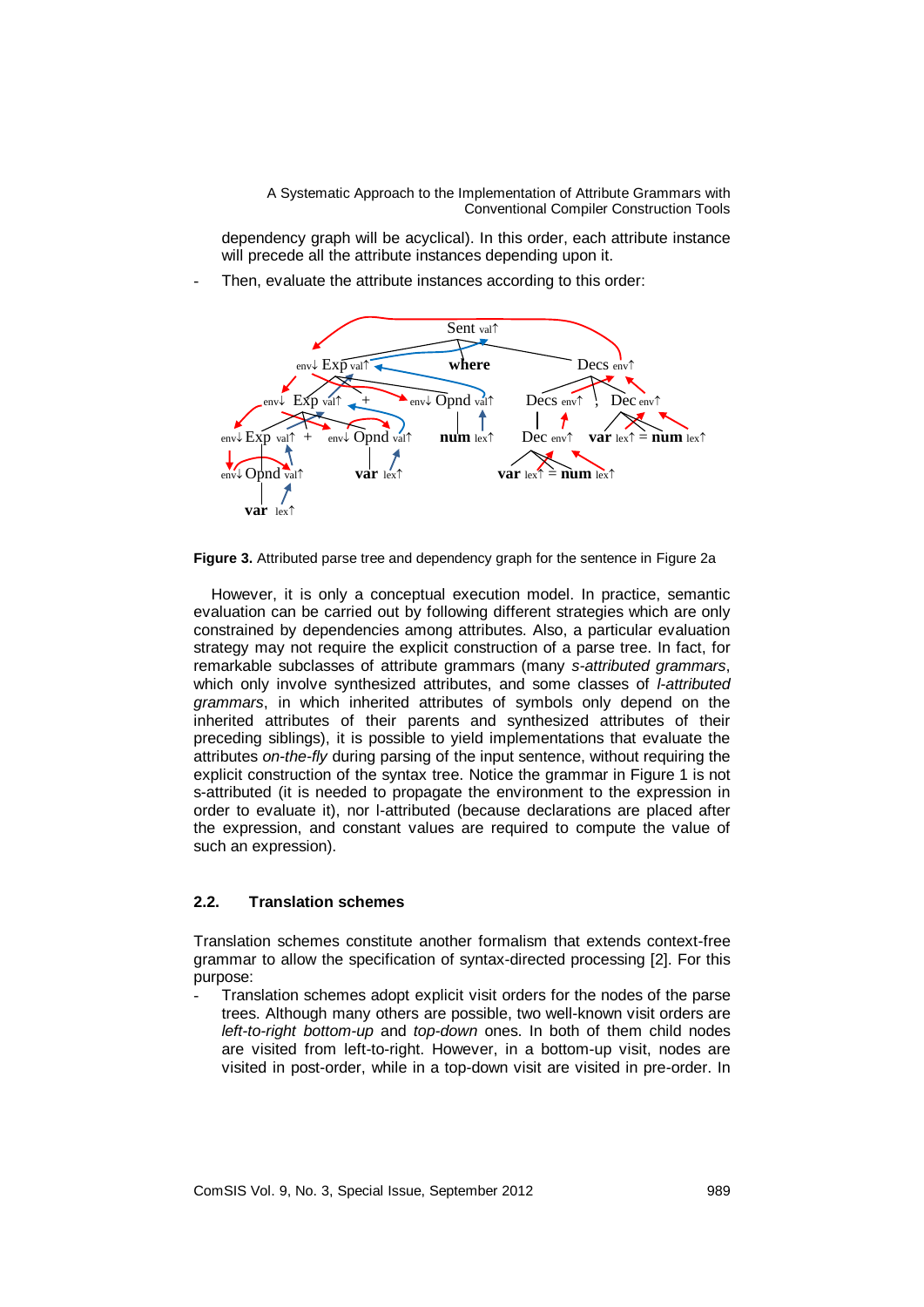addition, in a bottom-up visit order the visit to each node has only one *significant point*, once all its children have been visited. On the other hand, in a top-down one there are many significant points: (i) when the node is entered the first time, (ii) after a child has been exited and before the next one is entered, and (iii) when the node itself is exited.

- Translation schemes also adopt explicit ways of storing computed semantic information. For this purpose, it can be stored in semantic attributes, as in the case of attribute grammars, but also by using other means. For instance, typical execution models for bottom-up translation schemes use stacks for storing semantic information, while typical execution models for top-down ones assume implementations based on mutually recursive subprograms and use subprogram parameters and the runtime stack as a semantic storage mechanism. In addition, both bottom-up and top-down translation schemes can use global variables to facilitate some translation tasks.
- These artifacts conceive of the syntax rules as *visit plans*. For this purpose, they introduce a *semantic reference* mechanism to consult and update semantic information, as well as interleave chunks of code (*semantic actions*) at those points of the rule's RHS corresponding to significant visit points. Semantic actions will be executed each time the corresponding significant visit point is reached during the translation process. In particular, in bottom-up translators it will be possible to place a semantic action at the end of each syntax rule, while in top-down ones it will be possible to place semantic actions in any point of the rules' RHSs. In consequence, the latter will allow more natural translation patterns than the former. This is particularly true for the managing of inherited semantic information.

Although, in principle, translation schemes are independent of parser generation tools, as they can be conceived of as artifacts for processing parse trees, they are usually used as input specification formalisms for these tools. The resulting tree processors are then coupled with the parsing algorithms, and the explicit construction of the parse trees is definitively avoided. In particular:

- Bottom-up translation schemes are used as input to shift-reduce, LR parser generation tools of the YACC type (e.g., YACC, Bison, CUP, …). The resulting parsers use a stack to attach a semantic value to each syntax symbol, and they can also use global variables to manage additional semantic information. These tools constrain underlying context-free grammars to the LR type (usually, LALR(1) grammars) [2], although there are tools accepting more general grammars (e.g.,30).
- Top-down translation schemes are used as input to predictive descent parser generation tools of the JavaCC or ANTLR type. Since these tools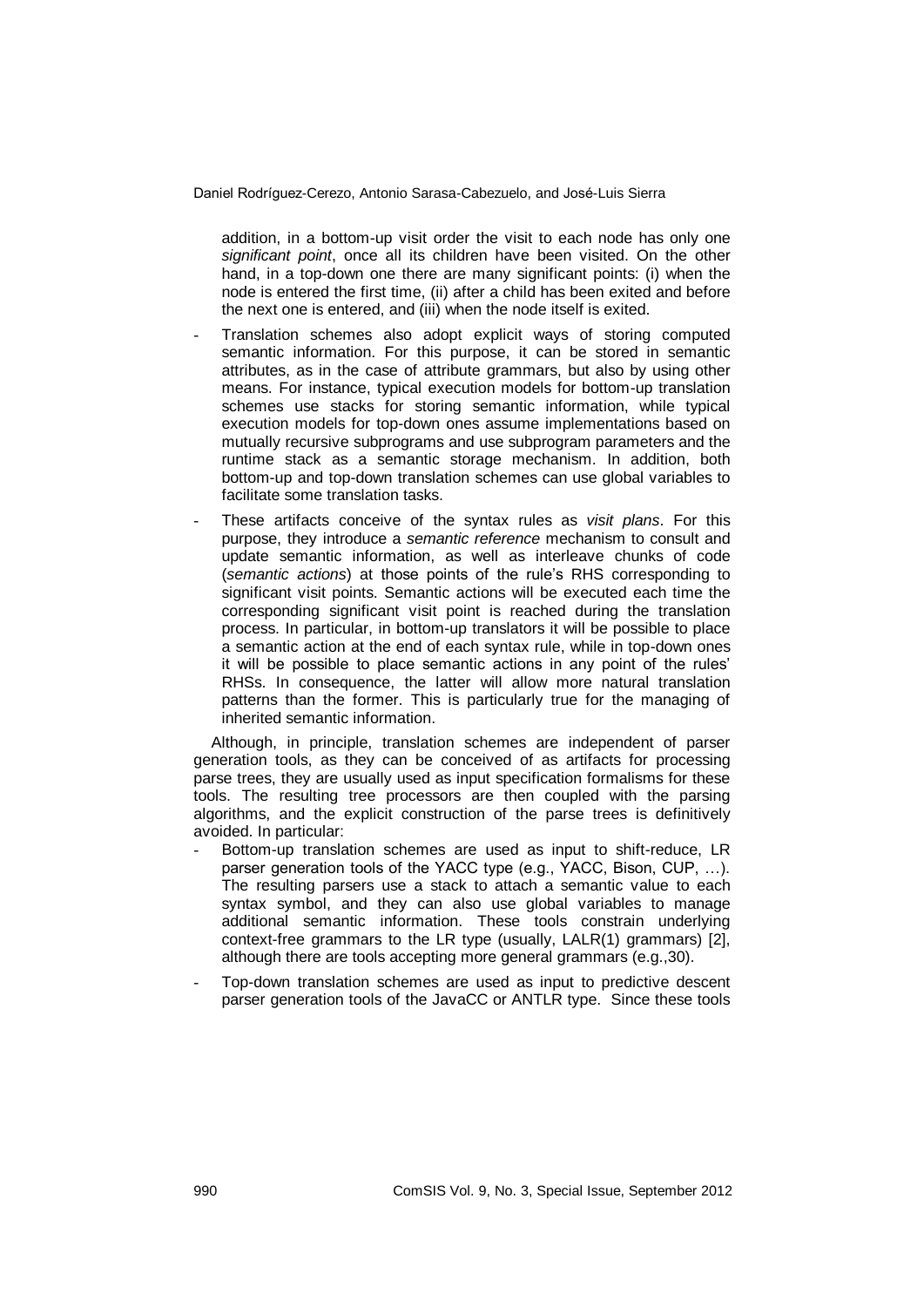usually generate recursive descent parsers<sup>2</sup>, semantic information is managed as parameters and return values of the subprograms generated, as well as in global variables, and the explicit construction of the parse tree is also avoided. These tools usually impose stronger constraints on the underlying context-free grammars: LL grammars. Although modern generation tools like ANTLR provide many useful extensions to basic LL(k) grammars (in particular, it supports the socalled LL(\*) parsing method, which provides unbounded look-ahead enabled by finite-state predictors [37][38]), they are unable to manage features like left-recursion. However, as indicated before, they enable more natural mechanisms for dealing with inherited information.

Figure 4a shows an example of a bottom-up translation scheme. The language processed is the classical language of binary numbers proposed by Knuth in [25] to illustrate basic concepts in attribute grammars, and the processing task is to compute the values of the numbers. As in the other bottom-up translation schemes in this paper, we do not commit to any particular generation tool, and we do use a YACC-like notation [2] to refer to semantic values of symbols in the parse stack. Figure 4b shows a top-down, predictive-recursive translation scheme for this task. The underlying grammar is changed to LL(1), and the semantic actions are changed in consequence. Therefore, it will allow its implementation by using any of the mentioned topdown parser generation tools. As in the case of bottom-up translation schemes, we will not commit to particular generators. In addition, we will use  $\downarrow$  to annotate input parameters and  $\uparrow$  to annotate output ones.

| (a)                                                                                                                                                   | (b)                                                                                                                                                                                                                                                     |
|-------------------------------------------------------------------------------------------------------------------------------------------------------|---------------------------------------------------------------------------------------------------------------------------------------------------------------------------------------------------------------------------------------------------------|
| Num ::= Num Bit {\$\$ := \$1*2+\$2} N( $\hat{v}$ ) ::= Num(0,v)<br>Num ::= Bit $\{\$\$ = \$1\}$<br>Bit ::= $0$ { $$S:=0$ }<br>Bit ::= 1 $\{\$$ \$:=1} | Num( $\sqrt{cv}$ , $\uparrow v$ ) :: = Bit(vb) RNum(vb, v)<br>RNum( $\sqrt{cv}$ , $\sqrt{v}$ ) ::= Bit(vb) RNum( $cv*2+vb$ , v)<br>RNum( $\sqrt{cv} \cdot \sqrt{v}$ ) ::= {v := cv}<br>Bit( $\int v$ ) ::= 0 {v := 0}<br>Bit( $\int v$ ) ::= 1 {v := 1} |

**Figure 4.** (a) An example of bottom-up translation scheme

# **3. The Attribute Evaluation Framework**

Our coding pattern is largely based on the explicit description of the attribution structure of each grammar rule. For this purpose, we needed to develop an attribute evaluation framework, to be used in the semantic actions of the translation schemes. In this section we describe such a framework. For this purpose:

1

 $2$  It is also possible to generate non-recursive, table-driven descent parsers [\[2\]](#page-30-0), but the mainstream in top-down parser generators is geared to the *recursive* model.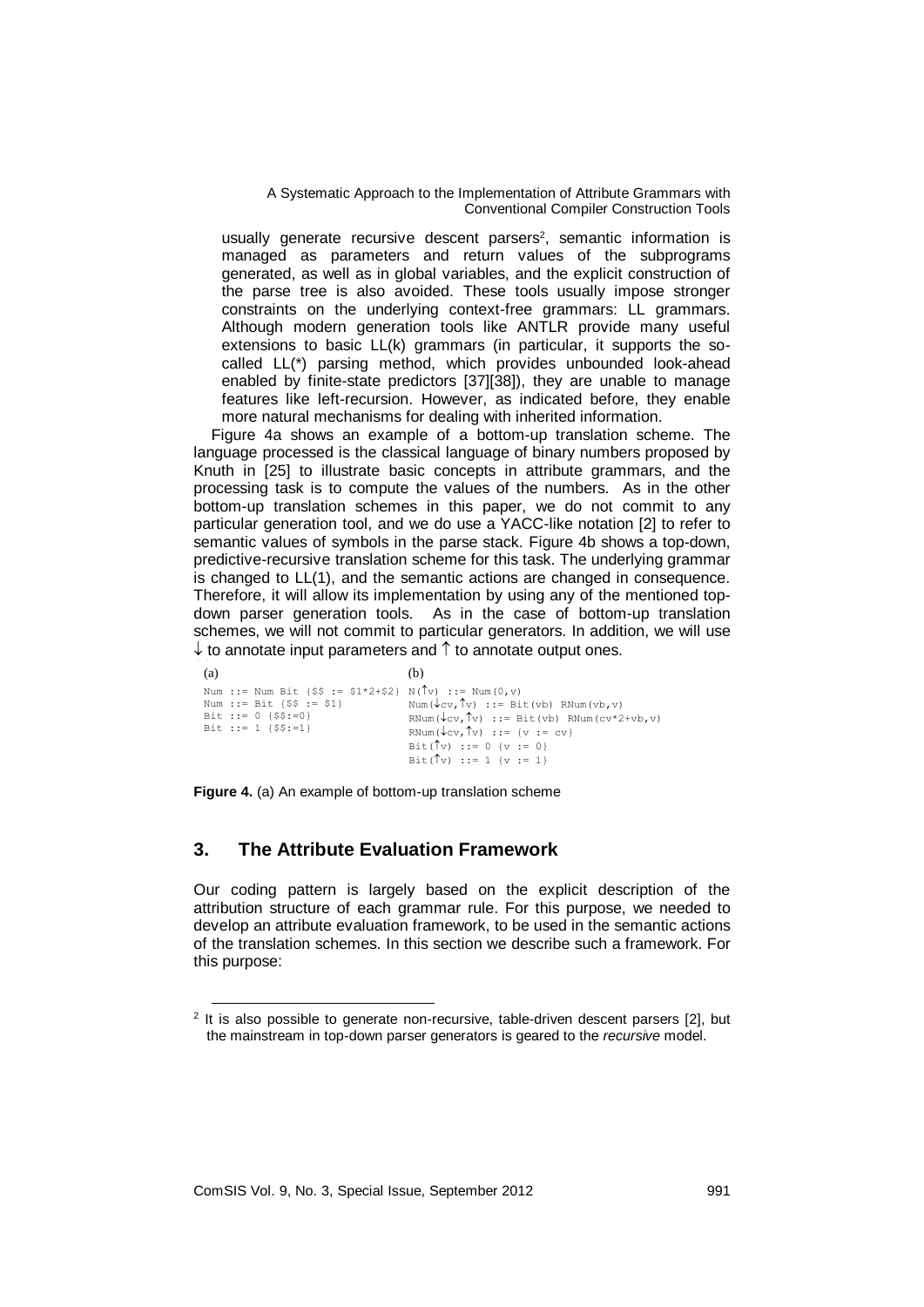- Subsection 3.1 describes the set of basic *attribution operations* used in the translation schemes. These attribution operations make it possible to describe, for each syntax rule: (i) the dependencies between attribute occurrences in the symbols of this rule, and (ii) the functions to be used in order to compute the value of the attributes. They also make it possible to build *semantic contexts* for syntax rules (i.e., tables of references to attributes), to consult and set the value of individual attributes, and to control garbage collection.
- Subsection 3.2 introduces *semantic function managers* as the main extension points of the framework. Semantic function managers are the components used to execute semantic functions.
- Finally, subsections 3.3 and 3.4 describe two alternative implementations of the attribution operations, each based on a different *evaluation style* (a *demand-driven* style in subsection 3.3, and a *data-driven* one in subsection 3.4). In the demand-driven evaluation style, the values of attributes are computed in a lazy way, as they are required. On the other hand, in the data-driven style, values of attributes are computed in an eager way, as soon as the values of the attributes on which they depend become available. These implementations can be interchanged in a transparent way, without further changes in the translation schemes.

# **3.1. Attribution Operations**

Table 1 outlines the repertory of basic attribution operations along with their intended meanings. As such a description makes apparent, the purpose of these operations is to provide the developer with the tools necessary to describe how the *attribute dependency graph* associated with a sentence can be built as this sentence is analyzed by the parser. In addition, it also lets the developer indicate the semantic functions for computing each attribute instance. It does not necessarily mean the graph must be fully stored in memory: depending on the actual implementation of the attribution operations, it will be possible to optimize, to a greater or lesser extent, the heap footprint, as the following subsections make apparent.

| <b>Operation</b>   | <b>Intended Meaning</b>                                                                               |  |  |
|--------------------|-------------------------------------------------------------------------------------------------------|--|--|
| mkCtx(n)           | It creates and initializes a <i>semantic context</i> : the list of attribute instances for a          |  |  |
|                    | syntax symbol.                                                                                        |  |  |
| mkDep $(a_0, a_1)$ | It sets a dependency between two attribute instances. Indeed, it declares that the                    |  |  |
|                    | attribute instance $a_0$ depends on the attribute instance $a_1$ .                                    |  |  |
| inst(a,f)          | It <i>instruments</i> the attribute instance $\alpha$ by establishing $f$ as the semantic function to |  |  |
|                    | be applied during evaluation $(f$ is actually an integer identifier of such a semantic                |  |  |
|                    | function)                                                                                             |  |  |
| release(as)        | It invokes garbage collection on the attribute instance list <i>as</i> .                              |  |  |
| release(a)         | It invokes garbage collection on the attribute instance $a$                                           |  |  |
| set(a, val)        | It fixes the value of the attribute instance $a$ to val.                                              |  |  |
| val(a)             | It retrieves the value of the attribute instance $a$ .                                                |  |  |

**Table 1.** Attribution operations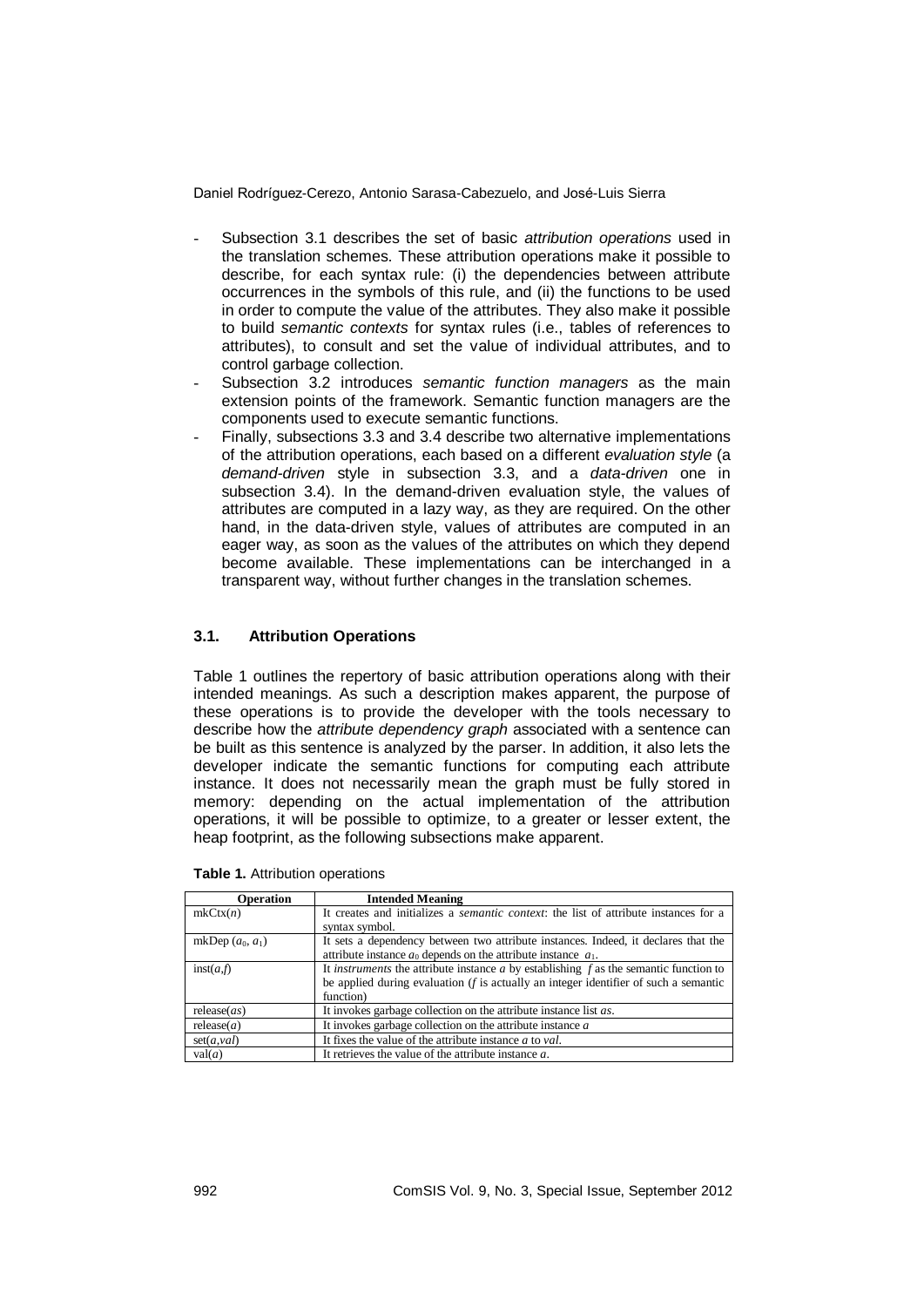### **3.2. Semantic Function Managers**

Before proceeding with the implementation of the attribution operations, it is convenient to introduce the concept of *semantic function manager*. In our approach, given a particular attribute grammar, the *semantic function manager* is an auxiliary component that supports the execution of semantic functions. Therefore, it is the main extension point of the evaluation framework, since it makes it possible to tailor it to each particular attribute grammar.

A semantic function manager can be conceived as a procedure that, taking the semantic function's identifier and the sequence of attribute instances as input, returns the result of applying the function to the attribute instances. It is important to remark that this component must be provided for each particular attribute grammar. Nevertheless, in our minimalistic conceptualization, we will assume this manager has the pre-established name exec. The implementation of this exec procedure will be changed from coding to coding<sup>3</sup> .

As an example, Figure 5 depicts the pseudo-code for a semantic function manager for the grammar in Figure 1. Notice that, for each equation it is necessary to: (i) substitute attribute references in the equation's RHS for values of the semantic function manager's attribute arguments (e.g.,  $Exp_1$ .val  $\uparrow$  + Opnd.val  $\uparrow$  becomes val(ARGS[0]) + val(ARGS[1]), and (ii) associate a suitable integer number to the underlying semantic function (e,g., the ADD constant in Figure 4).

```
def IDEN=0; def ADD=1; def TONUM=2; def VALOF=3;
def EXTEND=4; def SINGLEENV=5; 
procedure exec(FUN,ARGS) {
case FUN of
  TDEN\rightarrow return val(ARGS[0]);
  ADD \rightarrow return val(ARGS[0])+ val(ARGS[1]);
  TONUM \rightarrow return toNum(val(ARGS[0]));
  VALOF \rightarrow return valOf(val(ARGS[0]),val(ARGS[1]));
  SINGLEENV \rightarrow return {( val(ARGS[0]), toNum(val(ARGS[1])) ) }
   EXTEND 
     return extendsWith(val(ARGS[0],val(ARGS[1]))
end case
}
```
-

# **Figure 5.** Semantic function manager for the attribute grammar in Figure 1

<sup>&</sup>lt;sup>3</sup> Although it is possible to achieve more elegant solutions by using a programming language with minimal higher-order support (e.g., a conventional object-oriented language), our conceptualization is deliberately maintained as simple as possible to preserve the essence of the evaluation approaches.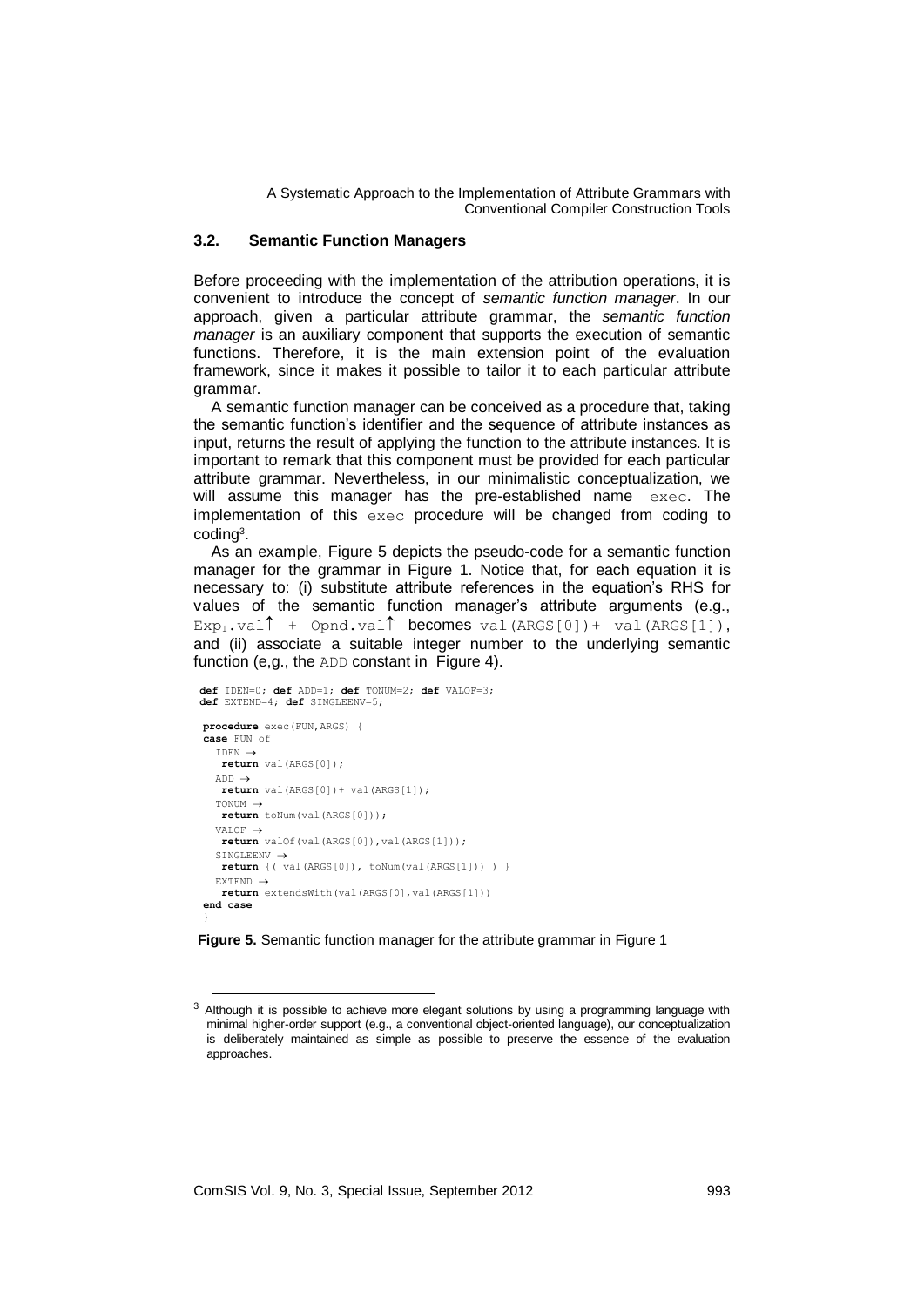## **3.3. Demand-Driven Evaluation**

According to the *demand-driven* evaluation style, semantic evaluation starts once the sentence has been completely parsed (see, for instance [18][29]). At this point, there is an in-memory representation of the part of the dependency graph required for performing semantic evaluation. During evaluation, the values of the attribute instances will be calculated only when they are required. For the sake of simplicity, we will ignore the detection of potential circularities in the underlying dependency graphs, although it would not be difficult to extend the framework to support it.

The first step in setting this implementation is to decide how to represent semantic attributes. For this purpose, the instances of the semantic attributes can be conceived as records. Table 2 outlines the fields required together with their intended purposes. Thus, this representation makes it possible to build a dependency structure in which:

| Field     | <b>Purpose</b>                                                                 | <b>Initial value</b> |
|-----------|--------------------------------------------------------------------------------|----------------------|
| value     | It keeps the value of the instance of the semantic attribute.                  |                      |
| available | A boolean flag that indicates whether the value is available.                  | false                |
| deps      | It keeps the links to those attribute instances required to compute the value. | The empty            |
|           |                                                                                | list                 |
| semFun    | It stores the integer code of the semantic function required to compute the    |                      |
|           | value.                                                                         |                      |
| refcount  | A counter of references to this attribute instance (used to enable garbage     |                      |
|           | collection).                                                                   |                      |

- Each attribute instance points to those attribute instances required to compute it (in a similar way to the *reversed* dependency graph used in  $[18]$ .
- In addition, it explicitly stores the identifier of the semantic function to be used in this computation.

Once this representation is decided, it is possible to proceed with the coding of the operations themselves. Table 3 outlines it using pseudo-code. In this pseudo-code, references are intended to work as in Java, although we do not assume automatic garbage collection (instead, a delete primitive is explicitly invoked). Indeed, this is why we explicitly include release attribution operations.

The different operations behave as follows:

- mkCtx collects, in a list, as many fresh attribute instances as needed. This list actually represents a *semantic context* for a syntax symbol, since it gives access to all its semantic attributes.
- mkDep adds the second attribute instance in the deps list of the first one.
- inst stores the semantic function code in the semFun field.
- release, when applied to a list of semantic attribute instances, releases each instance and de-allocates the list itself.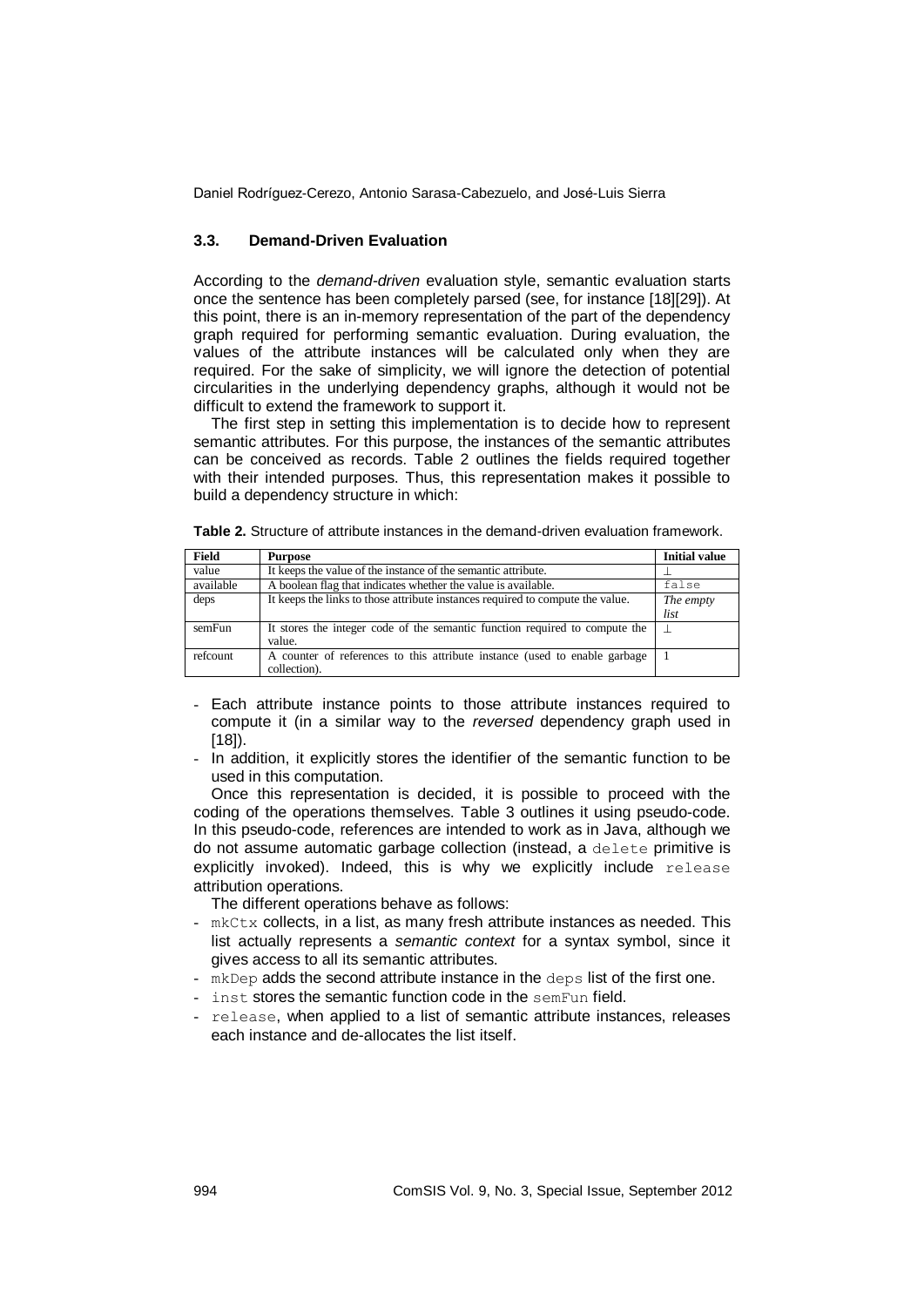- On the other hand, when release is applied to an attribute instance, it decreases its reference count by 1. If this count reaches 0, the instances on which it depends are released; finally, the original instance itself is deallocated.
- set sets the value field and records its availability.
- val recovers the value of an attribute instance as follows: (i) if the value is available, it returns such a value, (ii) otherwise, it calls the semantic function manager to compute such a value and sets and returns it.

**Table 3.** Implementation of the attribution operations to allow a demand-driven evaluation style

| Operation          | Implementation                                                                                    | Operation   | Implementation                                                                                                                                                             |
|--------------------|---------------------------------------------------------------------------------------------------|-------------|----------------------------------------------------------------------------------------------------------------------------------------------------------------------------|
| mkCtx(n)           | $as := new$ list<br>for $i := 1$ to <i>n</i> do<br>add(as, new attribute)<br>end for<br>return as | release(a)  | $a$ refcount: $= a$ refcount-1<br><b>if</b> a refcount = 0 <b>then</b><br>foreach a' in a deps do<br>release(a')<br>end foreach<br>delete $a$ deps<br>delete $a$<br>end if |
| mkDep $(a_0, a_1)$ | add $(a_0 \text{.deps}, a_1)$<br>$a_1$ .refcount := $a_1$ .refcount + 1                           | set(a, val) | a.value := $val$<br><i>a</i> .available := <b>true</b>                                                                                                                     |
| inst(a,f)          | a.semFun := $f$                                                                                   | val(a)      | <b>if</b> $\overline{\phantom{a}}$ available <b>then</b><br>set(a,<br>exec(a.semFun,a.deps))<br>release(a.deps)<br>end if<br>return <i>a</i> .value                        |
| release(as)        | foreach $a$ in $as$ do<br>release(a)<br>end foreach<br>delete as                                  |             |                                                                                                                                                                            |

Thus, the demand-driven evaluation process arises from the interplay of the val attribution operation and the semantic function manager. Also notice how explicit garbage collection can be readily interleaved in the implementation of the attribution operation by appropriately managing the reference counters and by de-allocating lists and records as soon as they become unreachable. Although in this evaluation style, most of the dependency graph remains in memory until parsing is finished, automatic garbage collection makes it possible to de-allocate useless parts of the graph when they become unreachable. This can be due to attribute instances that are not ultimately required in any computation, or to successive evolutions of the implementation, combining pure attribute grammar features with implementation-oriented optimizations (e.g., global variables, on-the-fly evaluation of semantic attributes, …).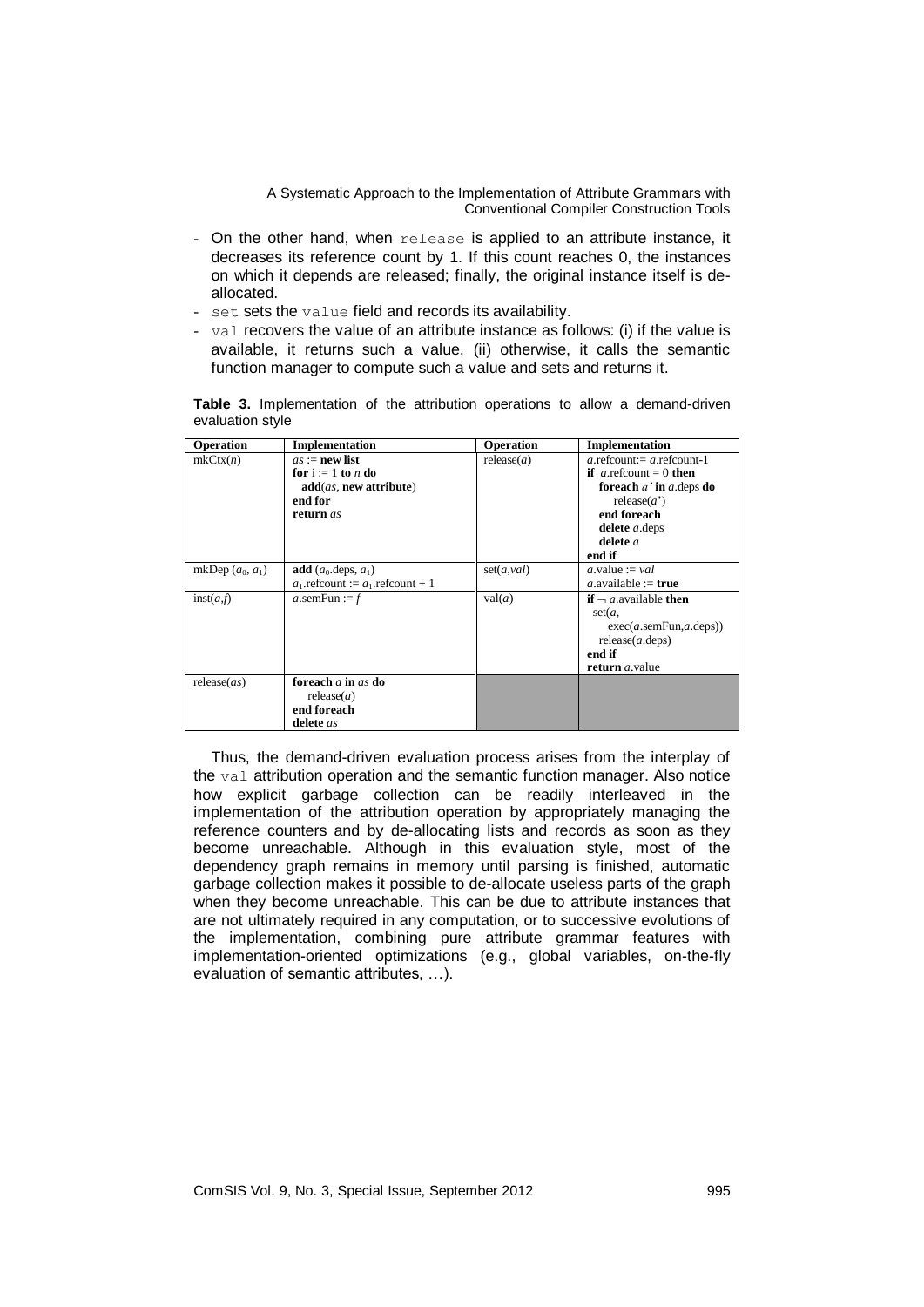## **3.4. Data-Driven Evaluation**

In the *data-driven* evaluation style, attribute instances are scheduled to be evaluated as soon as the values for all the instances on which it depends are available (see, for instance, [24]). Thus, this method can shorten the duration of attribute instances. Additionally, it can interleave evaluation with parsing. These features can be of interest while processing very long sentences, or sentences made available asynchronously (e.g., on a network communication channel). However, this method can do useless evaluations on attribute instances not required to yield the final results.

Table 4 outlines the representation of attribute instances in this case. Notice that, in addition to the list of instances on which an instance depends, the reverse relationship needs to be maintained (i.e., each attribute instance must refer to those instances which depend on it). Indeed, this representation is similar to that used by networks of *observables*-*observers* in the *observer* object-oriented pattern [14] 4 .

| <b>Field</b> | <b>Purpose</b>                                                                   | <b>Initial</b> |
|--------------|----------------------------------------------------------------------------------|----------------|
|              |                                                                                  | value          |
| value        | It keeps the value of the instance of the semantic attribute.                    |                |
| available    | A boolean flag that indicates whether the value is available.                    | false          |
| deps         | It keeps the links to those attribute instances required to compute the          | The empty list |
|              | value.                                                                           |                |
| obs          | It keeps the links to those attribute instances <i>observing</i> it (i.e., which | The empty list |
|              | depend on it to compute their values).                                           |                |
| required     | Counter which records the number of attribute instances in <i>deps</i>           | $\Omega$       |
|              | whose values have not yet been determined.                                       |                |
| semFun       | It stores the integer code of the semantic function required to compute          |                |
|              | the value.                                                                       |                |
| instrumented | True if semFun was set, false otherwise.                                         | false          |
| refcount     | A counter of references to this attribute instance (used to enable               |                |
|              | garbage collection).                                                             |                |

**Table 4.** Structure of attribute instances in the data-driven evaluation framework

Table 5 outlines the pseudo-code of the attribution operations whose implementation differs from those in the demand-driven style. This way, we only need to redefine mkDep, inst, set and val:

- In addition to updating deps in the first instance, mkDep must test whether the second instance has already been computed. If it is not available, the first instance must be added to its obs list, since such an instance depends on its value, which is not yet available.
- Note inst must take care of whether the value can be computed. Indeed, if the corresponding attribute instance has all the instances on which it depends computed, it can thereby be computed. It assumes the

1

 $4$  As with the demand-driven style, this representation could be simplified by inferring the values of flags (in this case, *available* and *instrumented*) from the other fields. However, we prefer to explicitly preserve these flags to increase the readability of pseudo-code.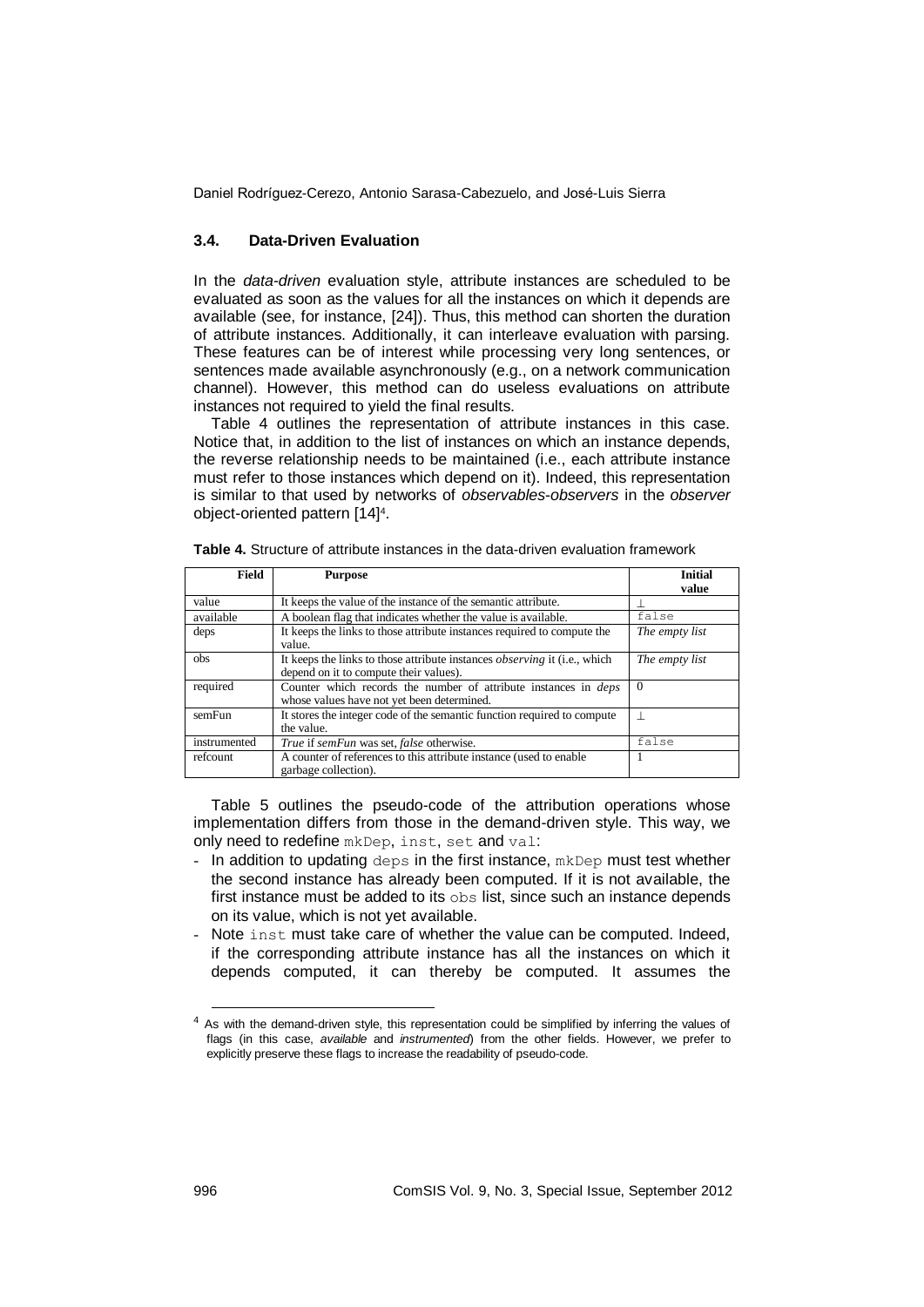establishment of all the required dependencies before instrumentation, which is ensured by our coding pattern.

- Set must take care to decrement the required counters in all the instances depending on the current one. In addition, if a counter reaches 0, it must force the evaluation of the corresponding instance.
- Finally, val immediately computes the value, unless the instance has not yet been instrumented.

Notice how, in this case, evaluation can be interleaved with parsing. Indeed, evaluation is fired when the values of attribute instances are explicitly set, and also when attributes are instrumented. In consequence, garbage collection also interplays with parsing, and, therefore, this method can mean less heap usage. However, this method assumes all the semantic functions used are *strict,* in the sense that all their arguments must be evaluated before they are applied. On the contrary, the demand-driven method described in the previous subsection also supports *non-strict* functions, in which the way of evaluating the arguments can differ from function to function.

**Table 5.** Implementation of the attribution operations to allow a data-driven evaluation style (only those implementations differing from Table 3 are presented)

| Operation          | Implementation                                                                                                                                                                                                                                                   | Operation   |                                                                                                                                                                                                           |
|--------------------|------------------------------------------------------------------------------------------------------------------------------------------------------------------------------------------------------------------------------------------------------------------|-------------|-----------------------------------------------------------------------------------------------------------------------------------------------------------------------------------------------------------|
| mkDep $(a_0, a_1)$ | add $(a_0 \text{.deps}, a_1)$<br>$a_1$ referring $a_1$ referring $+1$<br><b>if</b> $\lnot$ <i>a</i> <sub>1</sub> . available <b>then</b><br>add $(a_1 \cdot obs, a_0)$<br>$a_0$ required := $a_0$ required + 1<br>$a_0$ refeount := $a_0$ refeount + 1<br>end if | set(a, val) | a.value := $val$<br>a available := <b>true</b><br>foreach $a'$ in a obs do<br>a' required $= a$ ' required $- 1$<br>if <i>a</i> '.required = 0 then<br>val(a')<br>end if<br>end foreach<br>release(a.obs) |
| inst(a,f)          | a.semFun := $f$<br>a instrumented := $true$<br><b>if</b> a required = 0 <b>then</b><br>val(a)<br>end if                                                                                                                                                          | val(a)      | $if - a$ available $\wedge$<br>$a$ instrumented then<br>set(a, exec(a.semFun, a.deps))<br>a available := $true$<br>release(a.deps)<br>end if<br><b>return</b> <i>a</i> .value                             |

# **4. A Coding Pattern for Bottom-up Parser Generation Tools**

In this section we introduce a coding pattern for bottom-up parser generation tools. In this way:

- In order to keep the translation scheme as independent as possible of changes in the attribute grammar's semantic part, we will promote an intermediary representation of the attribute grammar based on *attribution functions* (subsection 4.1). For this purpose, with each rule will be assigned a function that takes the semantic contexts of the rule's RHS as arguments and builds and returns the semantic context for the rule's LHS. In addition,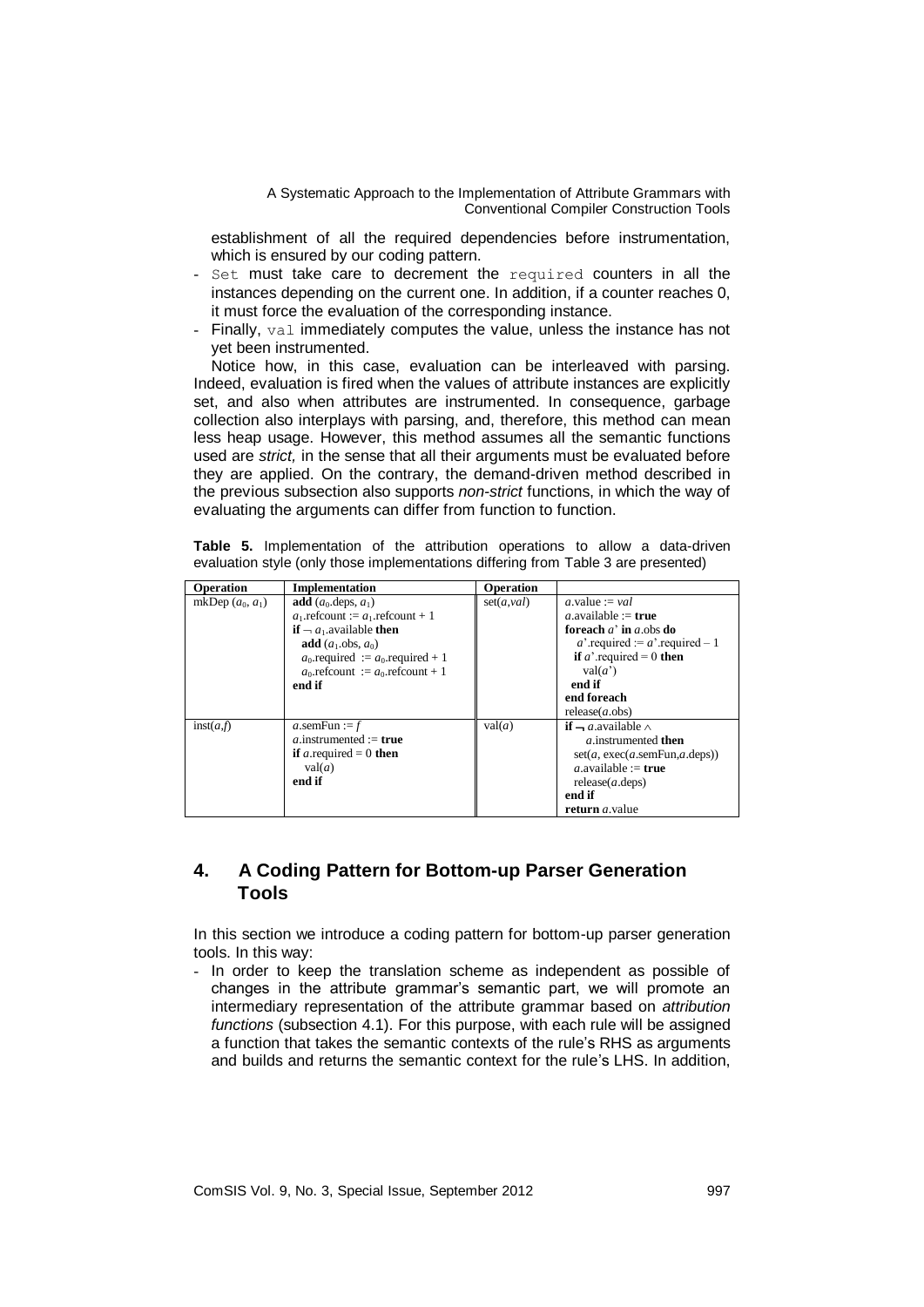using the basic attribution operations introduced in the previous section, attribution functions establish dependencies among attributes, associate semantic functions with attributes as necessary, and control garbage collection.

- Then, these functions will be used in the actions of the resulting bottom-up translation scheme (subsection 4.2). More precisely, the semantic action associated with each rule will invoke the attribution function for this rule with the suitable set of arguments.
- The analysis of the memory footprint required by the overall method will be depicted in subsection 4.3 by considering both the demand-driven and the data-driven evaluation styles.
- Finally, subsection 4.4 briefly illustrates some potential refinements of the initial implementation. These refinements will be oriented to anticipate the computation of inherited attributes by using *marker non-terminals* (i.e., new non-terminals defined by rules with empty RHS), and to simplify implementation by means of global variables.

# **4.1. The attribution functions**

The implementation of the attribute grammar using a bottom-up parser generation tool can be naturally thought of as the *bottom-up* construction of the attribute dependency graph for each processed sentence using basic attribution operations. In this construction, the dependency graph for a syntactic structure is built by taking the dependency graphs of the substructures as building components. Thus, the process can be facilitated by introducing a set of *attribution functions*, which, for each rule in the grammar, take cares of this construction. These attribution functions will be used to set up the semantic actions of the bottom-up translation scheme that feeds the parser generation tool. Therefore, the set of attribution functions can be conceived of as the implementation of a sort of *abstract* version of the attribute grammar, which subsequently can be attached to a concrete syntax by using a suitable translation scheme.

Each attribution function takes the semantic contexts of the symbols in the rule's RHS as input, and it outputs the semantic context for the LHS nonterminal using basic attribution operations. In order to do so, it is possible to apply the following guidelines:

- First at all, we need to create the semantic context for the LHS. This is done by using an  $m kCtx$  operation. We only need to indicate the number of semantic attributes for the LHS non-terminal.
- Next, we need to describe the dependencies among the attribute instances. Such dependencies are directly determined by examining the semantic equations, and they must be stated by using the mkDep operation.
- Once this has been done, it is necessary to *instrument* the synthesized attribute instances in the rule's LHS, as well as the inherited attribute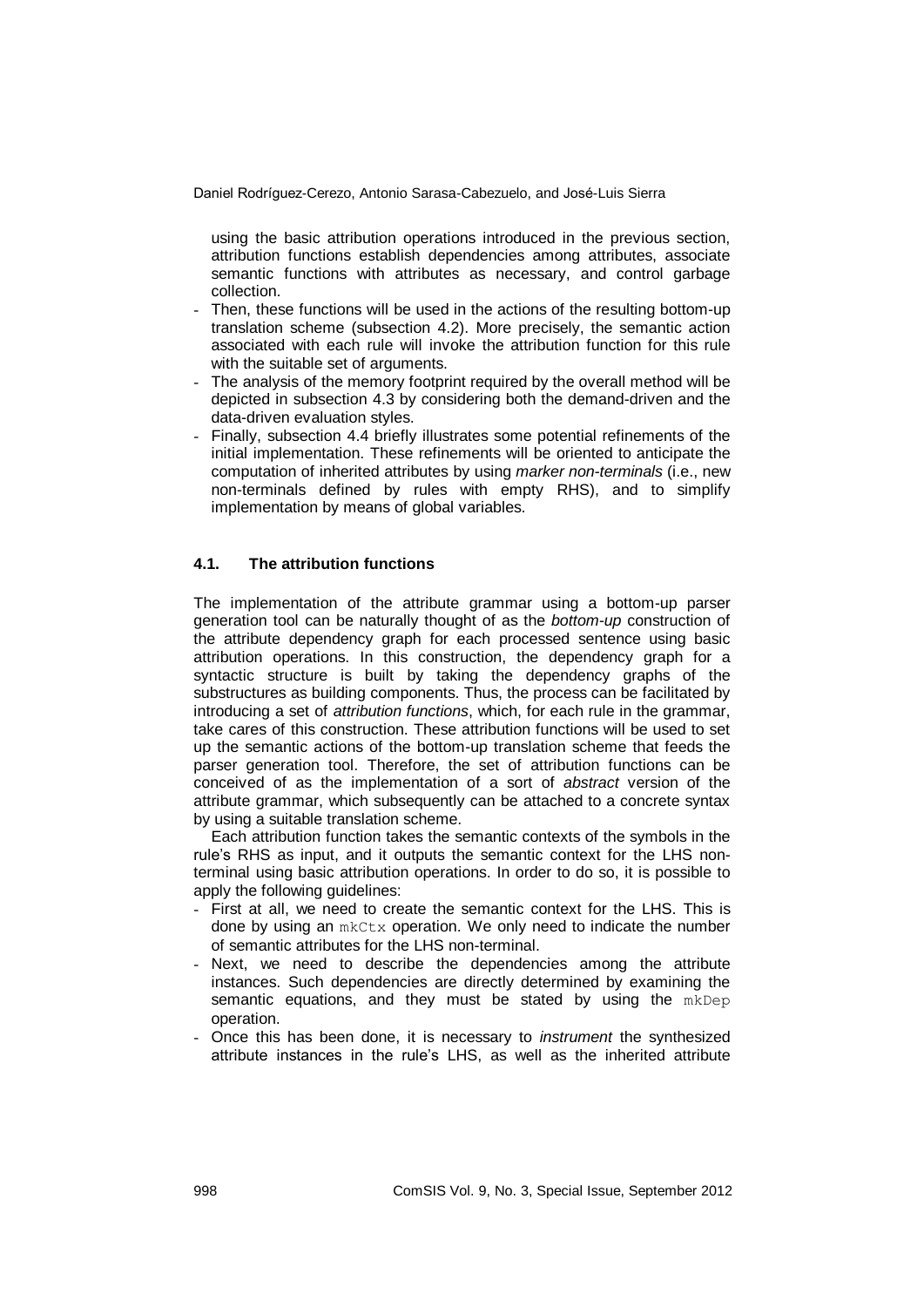instances of the RHS symbols. Once more, the code is straightforward: an inst operation for each equation. Notice we need to code the semantic functions with integer identifiers, which can be interpreted by the semantic function manager.

Finally, we need to release the attribute instance lists for the symbols in the rule's RHS.

This process can be further facilitated by using a procedure establishing the corresponding dependencies for each attribute as well as the instrumentation. This procedure, which will be called  $eq$  (since it actually serves to represent semantic equations), is sketched in Figure 6. Finally, notice that, although we need to provide an attribution function for each rule in the grammar, the same function can be shared by several rules. Therefore, in addition to contributing to more readable translation schemes, attribution functions also make it possible to reuse common attribution patterns. Indeed, it is possible to provide attribution functions with additional parameters in order to increase the reuse degree.

```
procedure eq(lhsAtr, rhsAtrs, semFun) {
    foreach rhsAtr in rhsAtrs 
      mkDep(lhsAtr,rhsAtr)
    end foreach
    inst(lhsAtr,semFun)
}
```
**Figure 6.** The eq procedure

As an example, Figure 7 depicts the attribution functions for the attribute grammar in Figure 1. For instance, the addition function codes the attribution for the rule  $Exp := Exp + Opnd$  in the grammar of Figure 1 as follows:

- Since  $Exp$ , the rule's LHS, has two semantic attributes (env and val), we need to invoke mkCtx with 2 as the number of attributes to be allocated.
- From the first equation, we get  $Exp_1$ , env depends on  $Exp_0$ , env. In addition, the semantic function to be applied is the identity. Therefore, the equation is coded by eq(Exp1[env], (Exp0[env]), IDEN).
- The other equations are coded in a similar manner. For instance, the equation  $Exp_0$ , val =  $Exp_1$ , val + Opnd, val is coded by eq(Exp0[val], (Exp1[val],Opnd[val]),ADD). Notice that, for each equation, it is important to establish the dependencies in the order in which the attribute references appear in its RHS, and therefore it must be taken into account in the coding of each equation.
- Finally, we include a release action for each symbol in the rule's RHS having semantic attributes.

Concerning the allocation of lexical attribute instances, it must be performed by the scanner, which will return the corresponding attribute instance list using a suitable field in the token.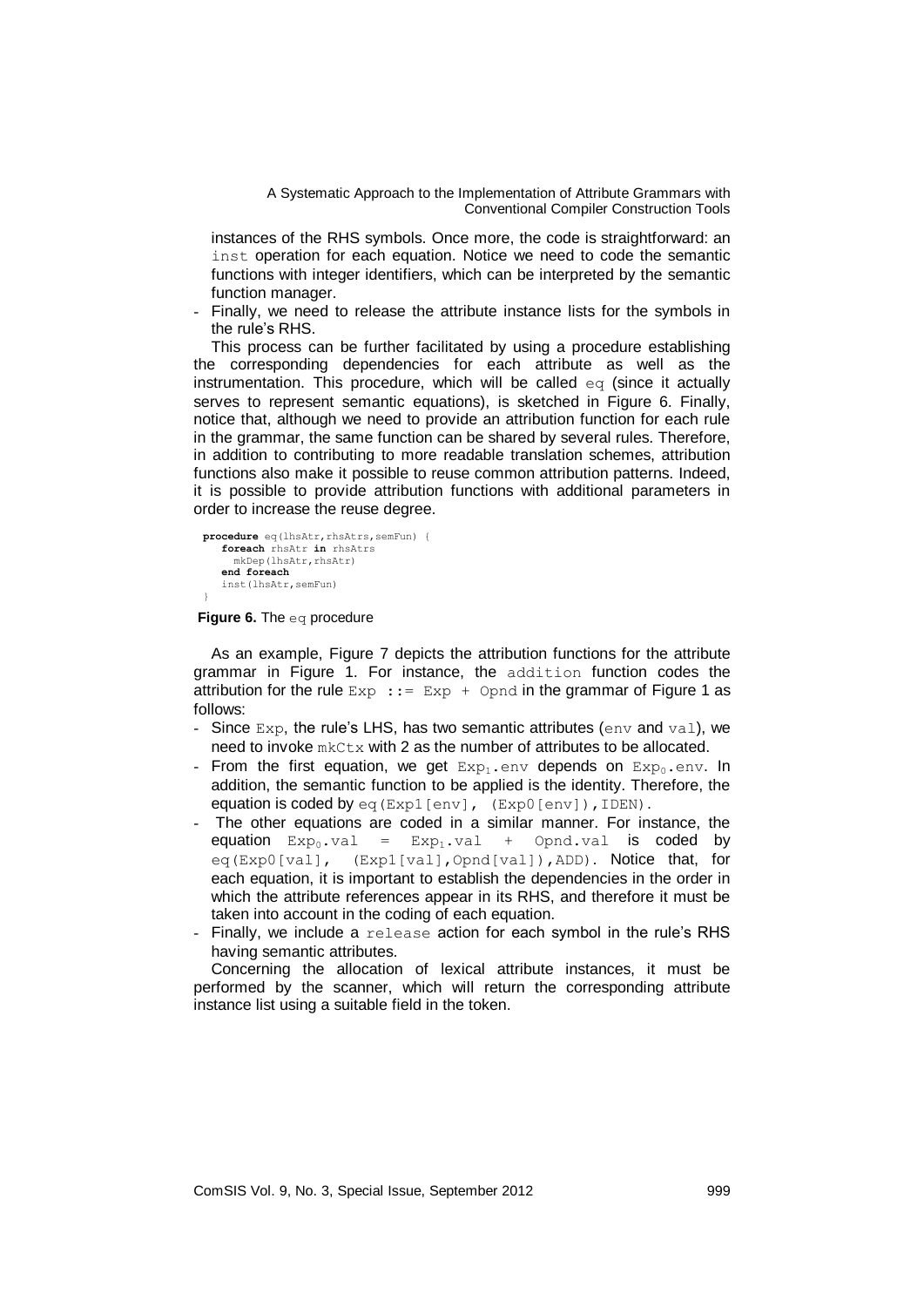```
100 Comsister in the computer of the computer of the computer of the computer of the computer of the computer of the computer of the computer of the computer of the computer of the computer of the computer of the comput
function init(Exp,Decs) {
    Sent := mkCtx(1)
    eq(Sent[vs], (Exp[val]), IDEN)
    eq(Exp[env],(Decs[env]),IDEN)
     release(Exp) 
     release(Decs)
     return Sent
 }
 function addition(Exp1, Opnd) {
  Exp0 := mkCtx(2)
 eq(Exp1[env], (Exp0[env]),IDEN)
 eq(Opnd[env], (Exp0[env]),IDEN)
     eq(Exp0[val],
           (Exp1[val],Opnd[val]),ADD)
     release(Exp1)
     release(Opnd)
     return Exp0
 }
function chain(Child) {
   Parent := mkCtx(2)
    eq(Child[env],(Parent[env]),IDEN)
   eq(Parent[val],(Child[val]),IDEN) 
    release(Child) 
    return Parent
 }
 function num(num) {
    Opnd := mkCtx(2)
     eq(Opnd[val], (num[lex]),TONUM)
     release(num)
     return Opnd
  }
                                                          function var(var) {
                                                              Opnd := mkCtx(2)
                                                              eq(Opnd[val],
                                                                    (var[lex],Opnd[env]),VALOF)
                                                               release(var)
                                                              return Opnd
                                                           }<br>function mutiEnv(Dec,Decs1) {
                                                            Decs0 = mkCtx(1) eq(Decs0[env],
                                                                  (Dec[env],Decs1[env]),EXTEND)
                                                            release(Dec)
 release(Decs1)
                                                             return Decs0
                                                           }
                                                          function singleEnv(Dec) {
                                                            Decs = mkCtx(1) eq(Decs[env],(Dec[env]),IDEN)
                                                              release(Dec)
                                                              return Decs
                                                           }
function entry(var,num) {
                                                             Dec = mkCtx(1) eq(Dec[env],
                                                                   (var[lex],num[lex]),SINGLEENV)
                                                              release(var)
                                                              release(num)
                                                              return Dec
                                                           }
```
**Figure 7.** Attribution functions for the attribute grammar in Figure 1

#### **4.2. The bottom-up translation scheme**

In order to finish the coding, it is necessary to provide a suitable translation scheme. It can be done in a straightforward way, by using the attribution function that corresponds to each rule. Indeed, for each syntax rule A ::=  $\alpha$  in the grammar, we only need to add a rule A::=  $\alpha$  {\$\$ :=  $\phi$ (\$<sub>*a*</sub>)} to the translation scheme. Here,  $\phi$  is the attribution function for A::=  $\alpha$ , and  $\phi_{\alpha}$  denotes the list of RHS semantic contexts. This pattern makes further advantages to using attribution functions apparent, instead of directly coding the semantic equations in the rule's actions (like we did in our previous work [41]): the concrete syntax can be readily changed without changing the attribution functions (which, as indicated before, are actually the implementation of an abstract version of the original attribute grammar).

Figure 8 exemplifies the coding pattern by showing the bottom-up translation scheme that implements the attribute grammar of Figure 1. Coded in the input language of a tool like YACC, Bison or CUP, and with a suitable implementation of the attribution functions and the basic attribution operations, it can be automatically turned onto a running implementation.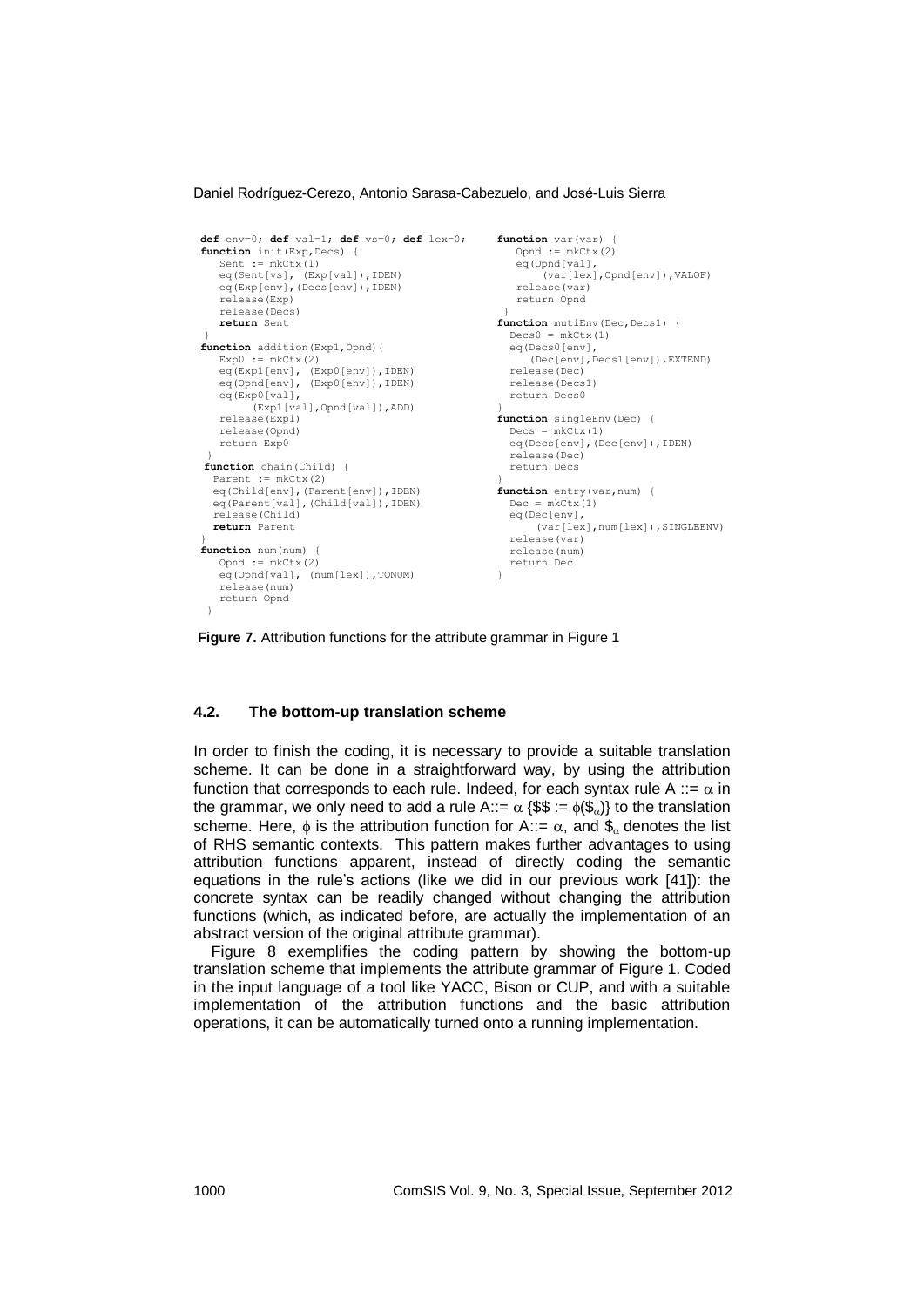Sent ::= Exp **where** Decs  ${S$  := init(\$1,\$3)} Exp ::= Exp + Opnd  ${$S; := addition(S1, S3)$}$ <br>Exp ::= Opnd  ${S; := chain(S1)}$ Exp : = Opnd  $\{ $ $ := \text{ chain}( $1) \}$ <br>
Opnd : = **num**  $\{ $ $ := \text{ num}( $1) \}$ Opnd ::= **num**  ${55 := num(51)}$ <br>
Opnd ::= **var**  ${55 := var(51)}$ Opnd ::= **var** {\$\$ := var(\$1) } Opnd ::= (Exp) {\$\$ := chain(\$2) } Decs ::= Dec, Decs {\$\$ := multiEnv(\$1,\$3)} Decs ::= Dec  ${$3$ := singleEnv($1)$}$ <br>
Dec ::= **var** = **num**  ${$S$ := entry(S1.53)$}$ Dec ::= **var** = **num** {\$\$ := entry(\$1,\$3)}

**Figure 8.** Bottom-up translation scheme for the attribute grammar in Figure 1

### **4.3. Analysis of the method**

The efficiency of the language processor generated will be manifested in the memory footprint of the recognition and evaluation process, which will in turn depend on the evaluation strategy used and on the kind of the initial attribute grammar:

- If the implementation uses the demand-driven evaluation style, it will incur in the highest amount of auxiliary memory required by the method. Indeed, the memory usage will be rather independent of the kind of the grammar, and proportional to the length of the input sentences. Indeed, the dependency graph will be almost entirely built before evaluation is initiated, and the process will be divided into two well differentiated phases: (i) a first one in which the input sentence is recognized and the dependency graph is built, and (ii) a second one in which the attribute values are computed.
- If the implementation uses the data-driven evaluation style, the performance will be optimal for s-attributed grammars. Indeed, the values of the attributes will be computed as soon as they are instrumented, and the amount of additional memory required for semantic evaluation will remain constant. However, in the presence of inherited information, the evaluation will be delayed until this information is *injected* into the process. The worst case happens when the overall evaluation process depends on inherited information to be set up in the grammar's initial symbol. In this case, most of the dependency graph must be built before initiating evaluation, and thus the method becomes equivalent to using a demanddriven strategy.

This analysis does not mean the method does not provide good (even nearly optimal) solutions for non s-attributed attribute grammars, since inheritance is not required to be global. For instance, for grammars like that of the example, the method, in combination with a data-driven evaluation style, yields not only nearly optimal, but also elegant implementations.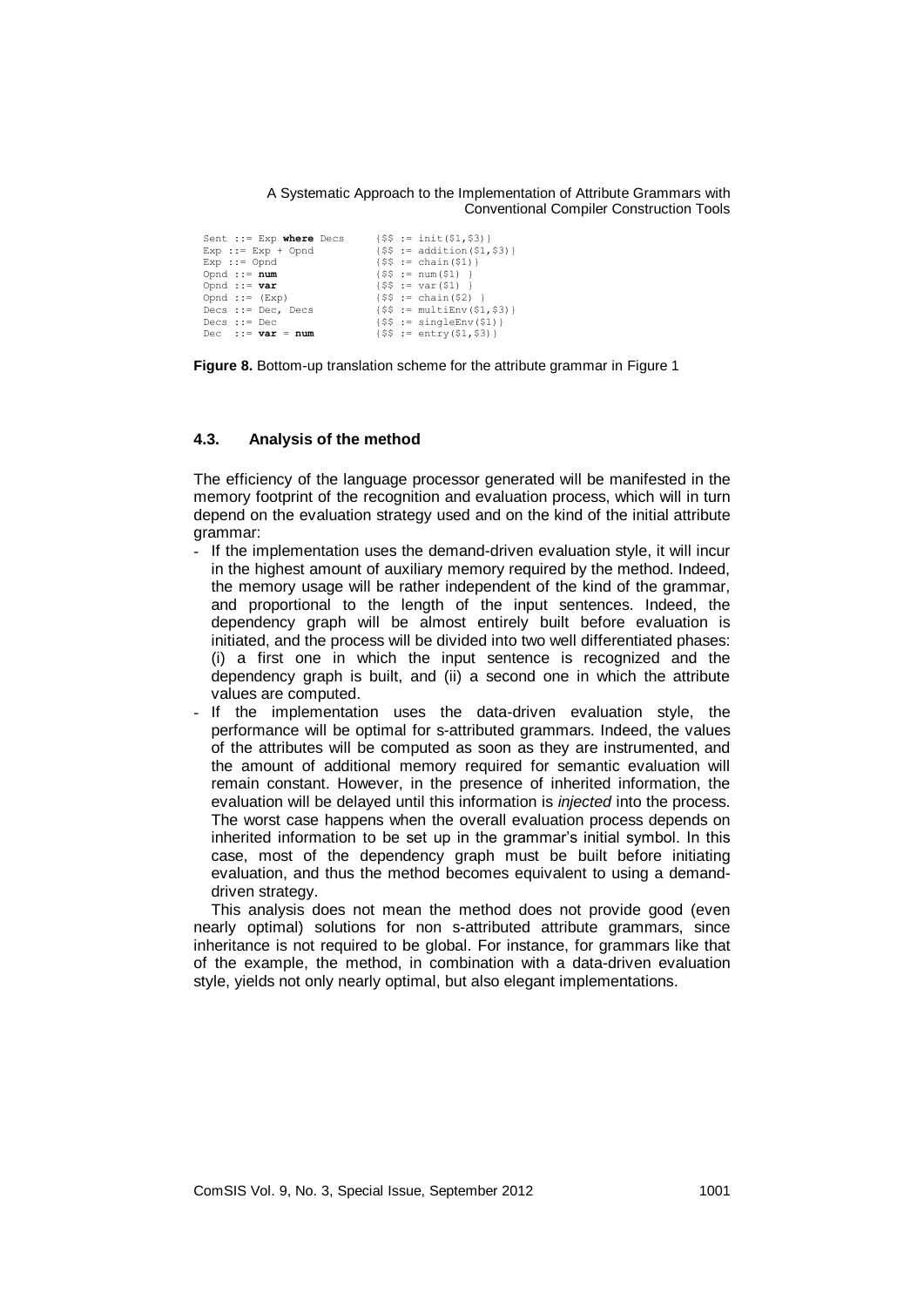### **4.4. Refinements**

Once the initial coding is available, the initial implementation can be systematically refined in an efficient implementation by using well-known techniques for dealing with inherited information during bottom-up parsing. In particular:

```
(b) \frac{...}{\epsilon}(a) Mo ::=Sent ::= Mo Exp where Decs {$$ := init($1,$2,$4) }
          Mo ::=<br>
Exp ::= Exp + Opnd {$$ := addition($1,$3)}
        Exp ::= Exp + opnd \text{Exp} ::= Opnd \text{Exp} ::= chain($1)}<br>
Exp ::= opnd \text{Exp} \text{Exp} \text{Exp} \text{Exp} \text{Exp} \text{Exp} \text{Exp} \text{Exp} \text{Exp} \text{Exp} \text{Exp} \text{Exp} \text{Exp} \text{Exp} \text{Exp} \text{Exp} \text{Exp} \text{Exp} \text{Opnd ::= num<br>
0pnd ::= var<br>
0pnd ::= (M1 Exp)<br>
4 ($5 := chain($3) }<br>
4 ($5 := chain($3) }<br>
4 ($5 := chain($3) }<br>
1 ($5 = $-1)<br>
2 ($5 := multiEnv($1,$3) }<br>
2 ($5 := multiEnv($1,$3) }<br>
2 ($5 := multiEnv($1,$3) }<br>
2 ($5
         function mkEnv() {
 return mkCtx(1)
}
...
        function init (ExpEnv, Exp, Decs) {
              Sent := \operatorname{mkCtx(1)} eq(Sent[vs], (Exp[val]),IDEN)
          eq(Exp ExpEnv[env],(Decs[env]),IDEN)
 release(ExpEnv)
               release(Exp) 
              release(Decs)
              return Sent
         }
        ...
                                                                                          function addition(Exp1,Opnd){
                                                                                              Exp0 := mkCtx (\angle 1)
                                                                                          =eq(Expl[env], \Gammaeq(Opnd[env], (Exp1[env]), IDEN)<br>
eq(Exp0[val],
                                                                                                        (Exp1[val],Opnd[val]),ADD)
                                                                                            release(Exp1)
 release(Opnd)
 return Exp0
                                                                                        \longrightarrow...
                                                                                          function var (var, Env) {
                                                                                          Opnd := mkCtx(21) eq(Opnd[val],
                                                                                                       (var[lex], Opnd Env[env]), VALOF)
                                                                                                release(var)
```
Figure 9. (a) Refinement of the translation scheme in Figure 8 by means of marker non-terminals; (b) modification of some attribution functions and the addition of a new one (erased code appears in strikethrough light-gray text, and new added coded appears shaded)

- Use of *marker non-terminals* (i.e., new non-terminal symbols defined by empty rules [2]) to mark the beginning of *left spines* (i.e., chains of elements generated by left-recursion). These non-terminals can store inherited attributes to which can be accessed from any point of the left spines without requiring explicit propagation. Using this technique, it is possible to deal with many l-attributed grammars with bounded memory footprint. The technique can be applied to the implementation exemplified before, yielding the translation scheme of Figure 9a. In this refinement it is possible to eliminate the inherited environment, since it can be remotely stored in the marker symbol **Mo** and referred from the marker symbol **M1**. In addition, the marker contexts can be passed on as an additional argument to the var attribution function. In Figure 9b we show the new attribution function  $m$ <sub>kEnv</sub> and how the old attribution functions init,

return Opnd

 $\lambda$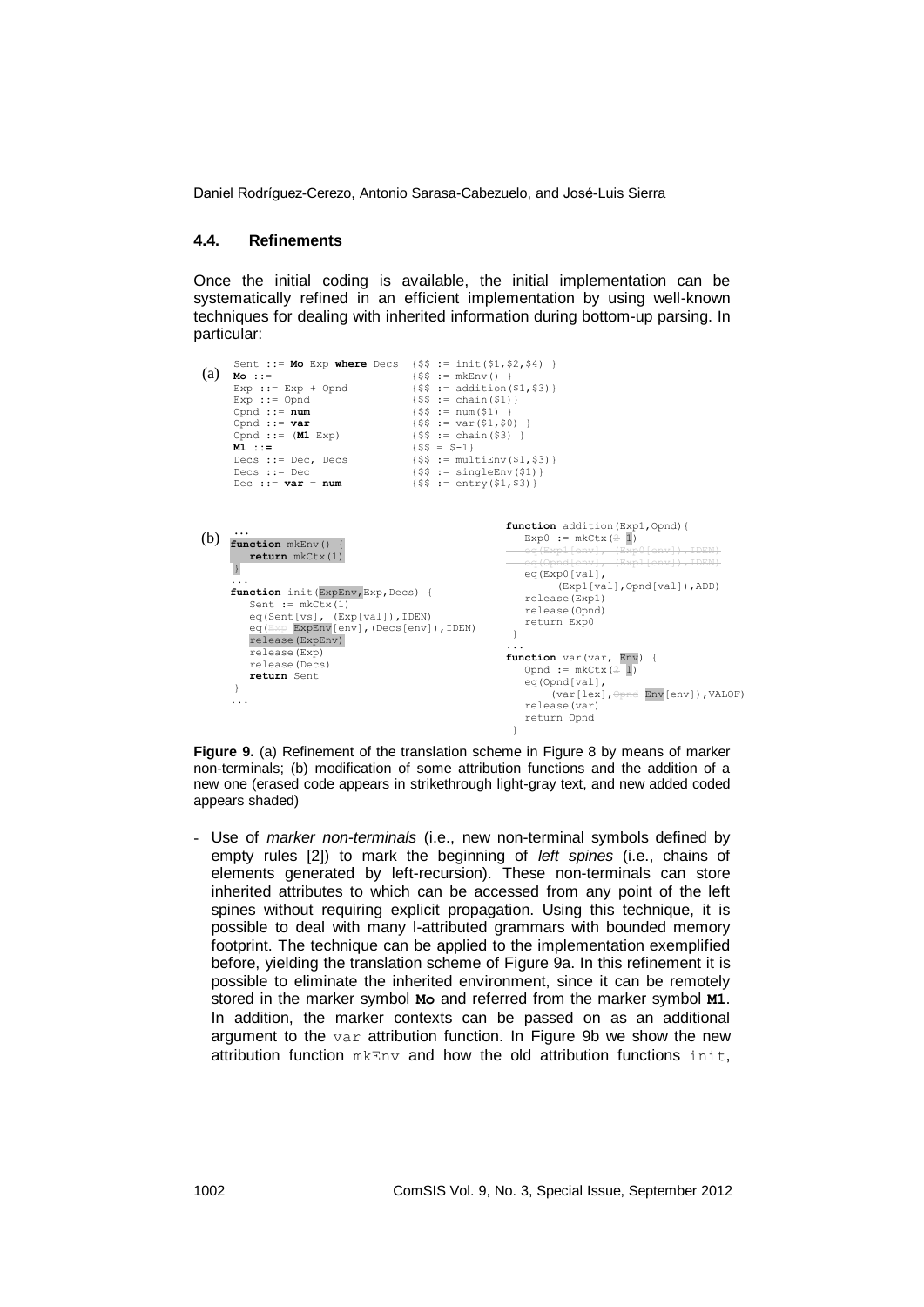addition and var must be modified to fit in the new refinement. The other attribution functions can be modified in an analogous way, and therefore they will be omitted here.

Use of global state. In order to integrate this global state in the evaluation machinery, it is possible to create *views* of this state as semantic attributes. The technique can be illustrated with the example discussed above, since the environment can be completely managed as a global variable. Thus, all the machinery concerning propagation of environments can be completely eliminated. Figure 10a shows the resulting translation scheme. Notice how the environment is managed as a global variable, and is also exposed as a globally accessible semantic attribute. With the exception of init (see Figure 10b), the attribution functions coincide with those used in the refinement sketched in Figure 9

```
(b)
(a) q\text{lobal env} = \emptysetqlobal aenv = mkCtx(1)procedure addEntry(env,Var,Num) {
         env := extendWith({(val(var[lex]),
                                           toNum(val(Num[lex])))},env)
       }
       Sent ::= Exp where Decs {set(aenv[env],env); \$ := init($1); release(aenv); }<br>Exp ::= Exp + Opnd {\$ := addition($1,$3)}
                                              {\$ := addition($1,$3)}<br>{$$ := chain($1)}
       Exp ::= Opnd<br>Opnd ::= num
                                               \{$$ := num($1) }
                                               Opnd ::= var {$$ := var($1,aenv) }
       \begin{align*}\n\text{Open} & \text{if } \text{Open} \\
\text{Open} & \text{if } \text{Exp} \\
\text{Decs} & \text{if } \text{Decs}\n\end{align*} \qquad \qquad \{\$\$ := \text{van}(\$\{1, \text{aenv}\} \) \}Decs ::= Dec, Decs {}
       Decs ::= Dec<br>Dec ::= var = numDec ::= var = num {addEntry(env,$1,$3)}
      function init(Exp) {
           Sent := mkCtx(1)
            eq(Sent[vs], (Exp[val]),IDEN)
            release(Exp) 
            return Sent
        }
```
**Figure 10.** (a) Use of a global environment to simplify the translation scheme in Figure 8; (b) the init attribution function in this refinement.

# **5. A Coding Pattern for Top-Down Parser Generation Tools**

This section describes the coding pattern for top-down parser generation tools. For this purpose, it follows a similar structure to that of the previous one:

- Subsection 5.1 describes the structure of attribution functions in this pattern. In one sense, these attribution functions arose by *reversing* the bottom-up ones. Now, each attribution function takes the semantic context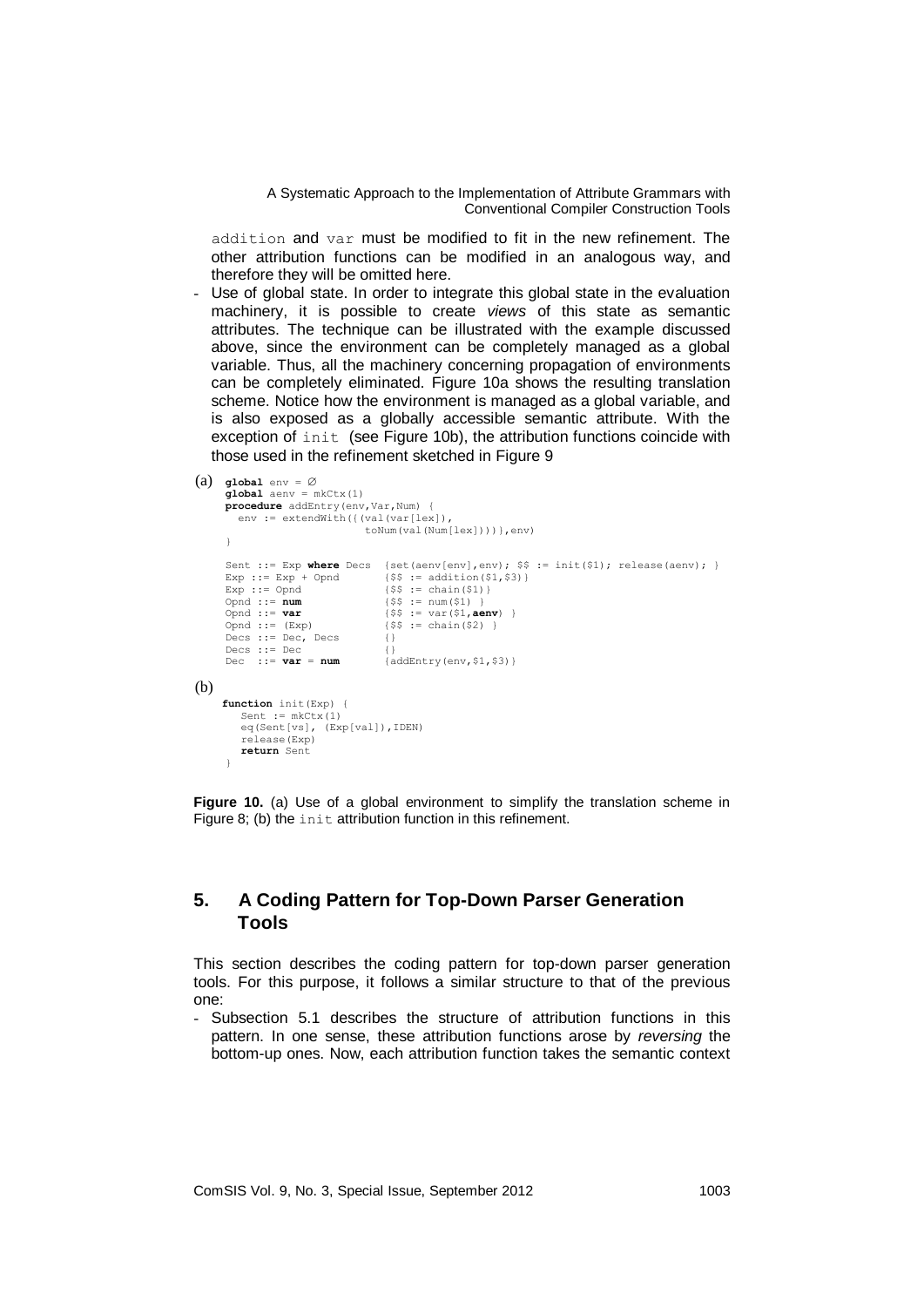of the LHS as argument, and it builds and returns the semantic contexts for each symbol in the RHS. As in the bottom-up cases, they also use the basic attribution operations to set up all the attribute evaluation machinery.

- Subsection 5.2 describes the general guidelines to code the translation scheme. As in the bottom-up case, it is carried out by placing attribution functions at strategic points in the syntax rules.
- Subsection 5.3 describes how to deal with underlying non-LL grammars. Indeed, bottom-up parser generation tools usually deal with predictive grammars of the LL-type, in which it is possible to determine which rule to expand by using a finite amount of input look-ahead. However, some grammatical features (e.g., left-recursion, common left-factors) destroy this capability to predict the rule to be applied. Fortunately, many of these grammars can be systematically transformed to forms suitable for topdown parsing. These transformations must be accompanied by the transformation of the semantic part, however. Thus, we researched how to perform these transformations for the case of our encoding scheme.
- As in the bottom-up case, subsection 5.4 briefly analyzes the method, and subsection 5.5 describes some subsequent refinements (the most prominent one deals with the systematic replacement of recursion by iteration in the resulting translation schemes).

# **5.1. The attribution functions**

Although it is possible to undertake implementation by thinking of the bottomup construction of the attribute dependency graph, as in the bottom-up case, it is possible to obtain more advantages if we think of the *top-down* construction of this graph. In particular, it will facilitate the propagation of inherited information during parsing.

```
function addition(Exp0){
 Exp1 := mkCtx(2)
 Opnd := mkCtx(2)
 eq(Exp1[env], (Exp0[env]),IDEN)
 eq(Opnd[env], (Exp0[env]),IDEN)
    eq(Exp0[val],
            (Exp1[val],Opnd[val]),ADD)
    release(Exp0)
    return (Exp1,Opnd)
 }
```
Figure 11. Top-down geared version of the attribution function addition

To enable the top-down construction of the dependency graph, we need to reverse the flow of semantic contexts in the attribution functions. Now, these functions will take the LHS context as input and it will return the RHS contexts as output. Thus, a typical attribution function begins by creating the RHSs contexts. Then it establishes the dependencies between attributes and instruments the attributes as in the bottom-up case. Finally, it releases the LHS context. Figure 11 exemplifies it by showing the top-down geared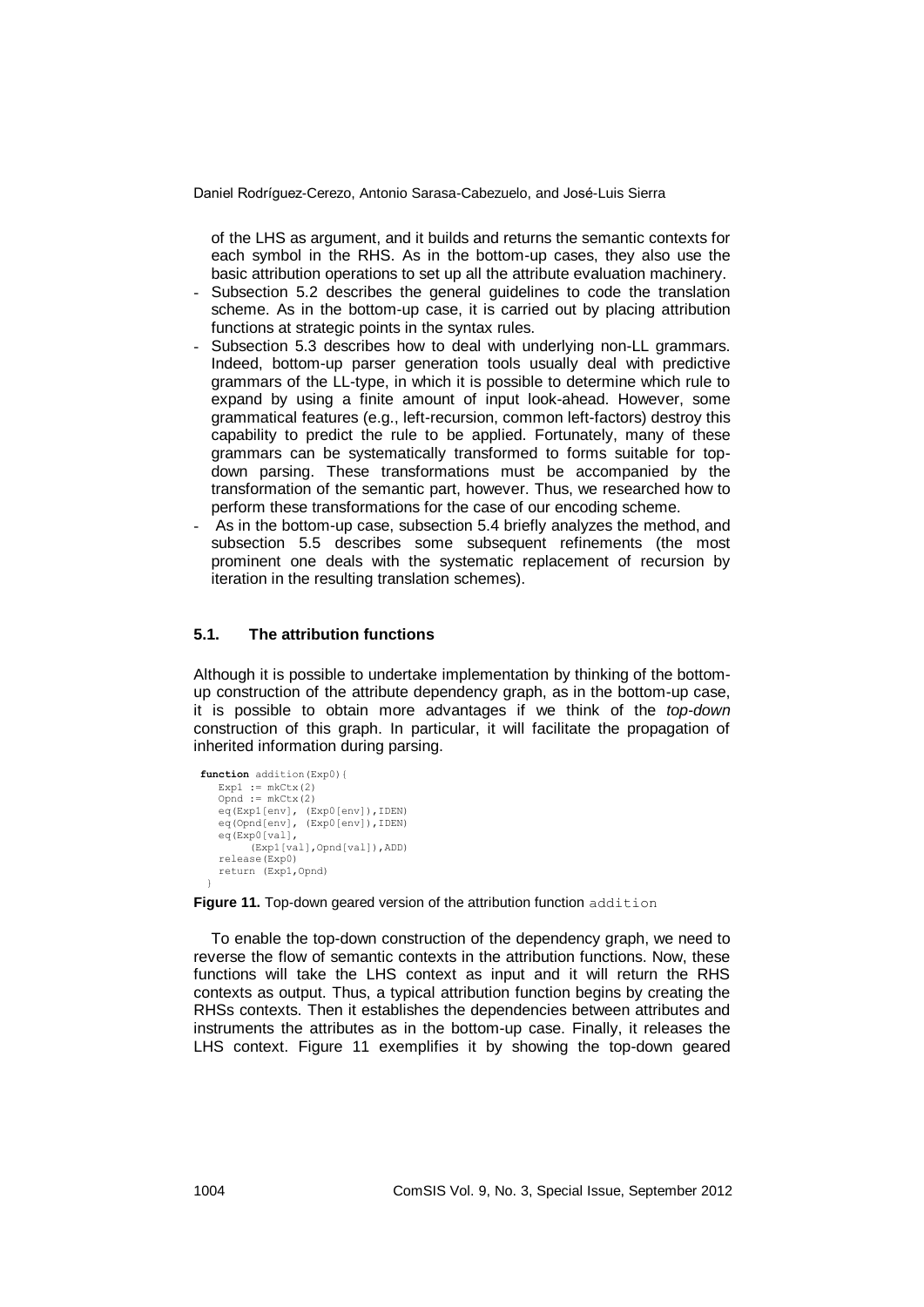version of the addition attribution function. The other attribution functions can be adapted in a similar way, and therefore they will be not detailed here.

## **5.2. The top-down translation scheme**

As in the bottom-up case, the coding of the translation scheme is carried out in terms of the attribution functions. In addition, due to the inversion of the flow of semantic contexts in the attribution functions, it is necessary to connect the terminal contexts created in these functions to the contexts created by the scanner. This can be done by using the conn procedure sketched in Figure 12 (the name is an abbreviation for *connect*).

```
procedure conn(termCtx,lexCtx) {
   eq(termCtx[lex],(lexCtx[lex]),IDEN)
    release(termCtx); release(lexCtx) 
}
```
**Figure 12.** Procedure for connecting terminal contexts.

Thus, for each syntax rule  $A::=X_0$ ..  $X_n$  in the grammar, we need to add a rule A( $\text{cot}$ XA)::={(ctx<sub>0</sub>,...,ctx<sub>n</sub>):= $\phi$ (ctxA) }  $I_0$  ...  $I_n$  where: (i)  $\phi$  is the rule's attribution function, (ii)  $(ctx_0,...,ctx_n)$  collects the RHS contexts (this assignment is optional; it can be omitted if the attribution function does not return any context), and (iii) each  $I_i$  is  $X_i$ (ctx<sub>i</sub>) if  $X_i$  is a non-terminal,  $X_i$ (lexctx<sub>i</sub>)  $\{\text{conn}(\text{ctx}_i,\text{lexctx}_i)\}$  if it is a terminal with semantic charge, or  $X_i$  if it is a terminal without semantic charge (a keyword, a punctuation symbol, etc.). These guidelines are illustrated in Figure 13, which shows the top-down translation scheme for the grammar in Figure 1.

```
Sent(\downarrowco) ::= {(cl, c2) := init(co)} Exp(c1) where Decs(c2)
Exp(\downarrow co) := {(c1, c2) := addition(co)} Exp(c1) + Opnd(c2)
Exp(\downarrow co) ::= {c1 := chain(co)} Opnd(c1)
Opnd(\downarrowco) ::= {c1 := num(co) } num(lc1) {conn(c1,lc1)}
Opnd(\downarrowco) ::= {c1 := var(co) } var(lc1) {conn(c1, lc1)}
Opnd(\downarrowco) ::= {c1 := chain(co) } (Exp(c1))
Decs(\downarrowco) ::= {(c1,c2) := multiEnv(co)} Dec(c1), Decs(c2)
Decs(\downarrow co) ::= {c1 := singleEnv(co)} Dec(c1)
\text{Dec}(\downarrow \text{co}) \text{ ::= } \{(\text{cl}, \text{c2}) \text{ :=} \text{entry}(\text{co})\} \text{ var}(\text{lc1}) \text{ {conn}(\text{cl}, \text{lc1})\} = \text{num}(\text{lc2}) \text{ {conn}(\text{c2}, \text{lc2})}
```
**Figure 13.** Top-down translation scheme for the attribute grammar in Figure 1 (warning: this translation scheme is not yet implementable with a top-down parser generator!)

Unfortunately, since top-down translators usually require LL underlying context-free grammars, translation schemes obtained according to the stated guidelines can require further transformation before allowing their implementation during parsing. In particular, the context-free grammar of the translation scheme in Figure 1 exhibits left-recursion, which make this coding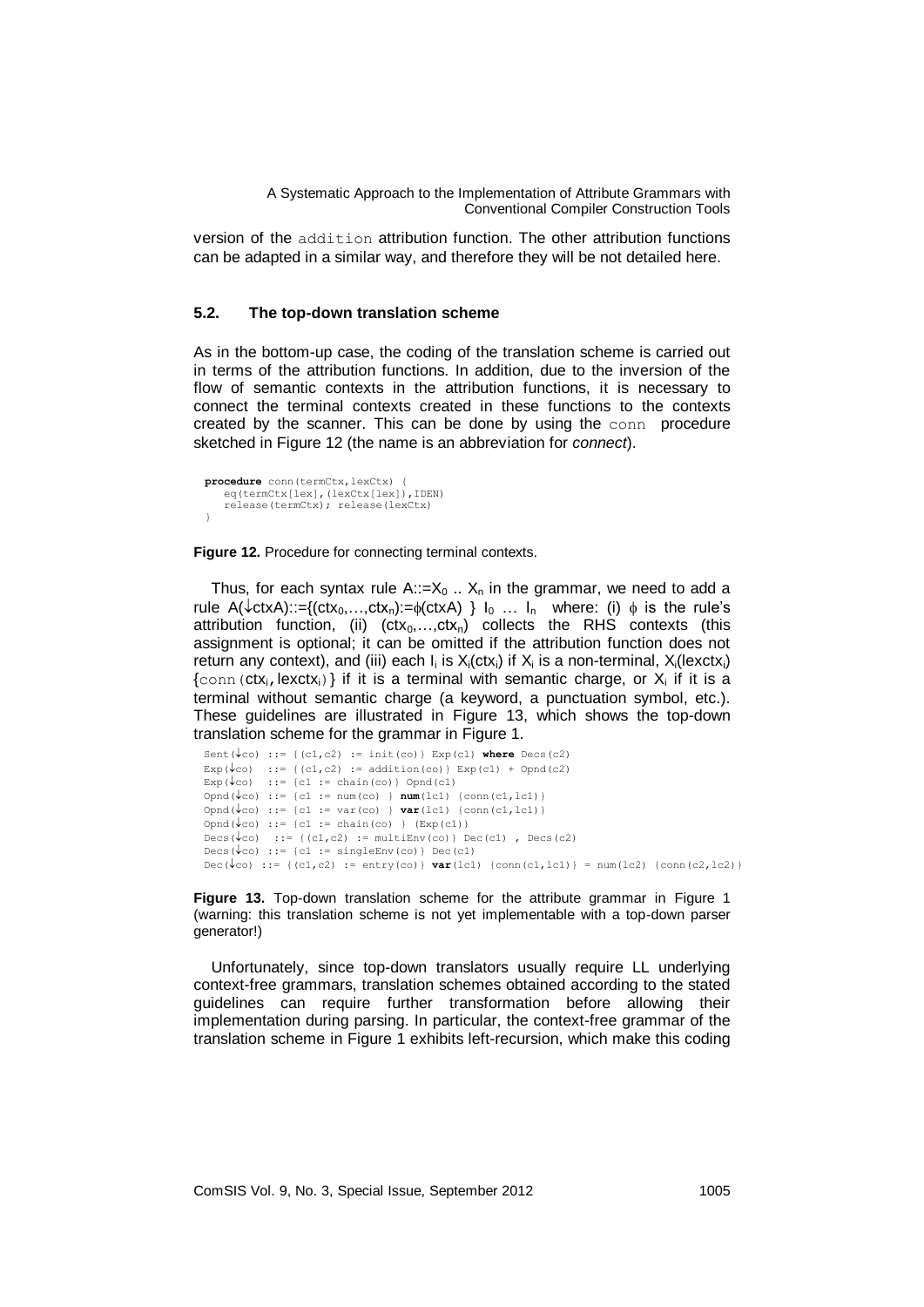unsuitable for top-down parser generation. Next subsection deals with this problem.

### **5.3. Factoring and immediate left-recursion elimination**

In many cases the problematic top-down translation schemes and the associated attribution functions can be systematically tuned by applying similar patterns to the well-known factoring and left-recursion elimination transformations presented in any compiler construction textbook [2]. In particular:

- Figure 14a sketches a transformation pattern for removing common factors in a rule-set. Notice this transformation supposes the explicit construction of the common factor's semantic context. It will be carried out by a *contextconstruction* function (denoted by  $mkCtx_a$  in Figure 14a). In addition, it is necessary to keep this context alive, regardless whether it will be released in the common factor. For this purpose, we need to create another twin context ( $c_{\alpha}$  in Figure 14a), and to connect it to the actual common factor's semantic context. This connection is achieved with a *context connection procedure*, denoted by  $conn_{\alpha}$  in Figure 14a. Finally, it will require explicitly modifying the attribution functions for each rule affected. The modified attribution functions (denoted by  $\phi_i$  in Figure 14a) do not need to create the semantic context for the common factor; instead, they will take it as a parameter.
- Figure 14b shows a transformation pattern for removing immediate leftrecursion. The pattern requires the explicit construction of the context for the recursive non-terminal, which is achieved by using a contextconstruction function  $(mkCtx_A)$  in Figure 14b). As usual, the chain generated by left-recursion in the original grammar is generated by using right-recursion in the transformed one. Each stage of this right-recursive process can be associated with a stage in the bottom-up construction of the parse tree in the original grammar. Therefore, it is possible to take the context associated to the root of the already constructed sub-tree as input, and then to modify the corresponding attribution function to take this as an additional argument instead of creating it (the modified functions are noted  $\phi$ ; in Figure 14b, and they must take care of releasing the semantic context once they are not necessary). In addition, it is necessary to provide a context connection procedure for performing the connection between the input and the last context created once the right-recursion is finished (it is denoted by  $\text{conn}_{A}$  in Figure 14b).

Figure 15 illustrates the application of these patterns to the translation scheme of Figure 13. The grammar of the transformed scheme is LL(1) and, therefore, suitable for its implementation in any of the top-down parser generation tools mentioned.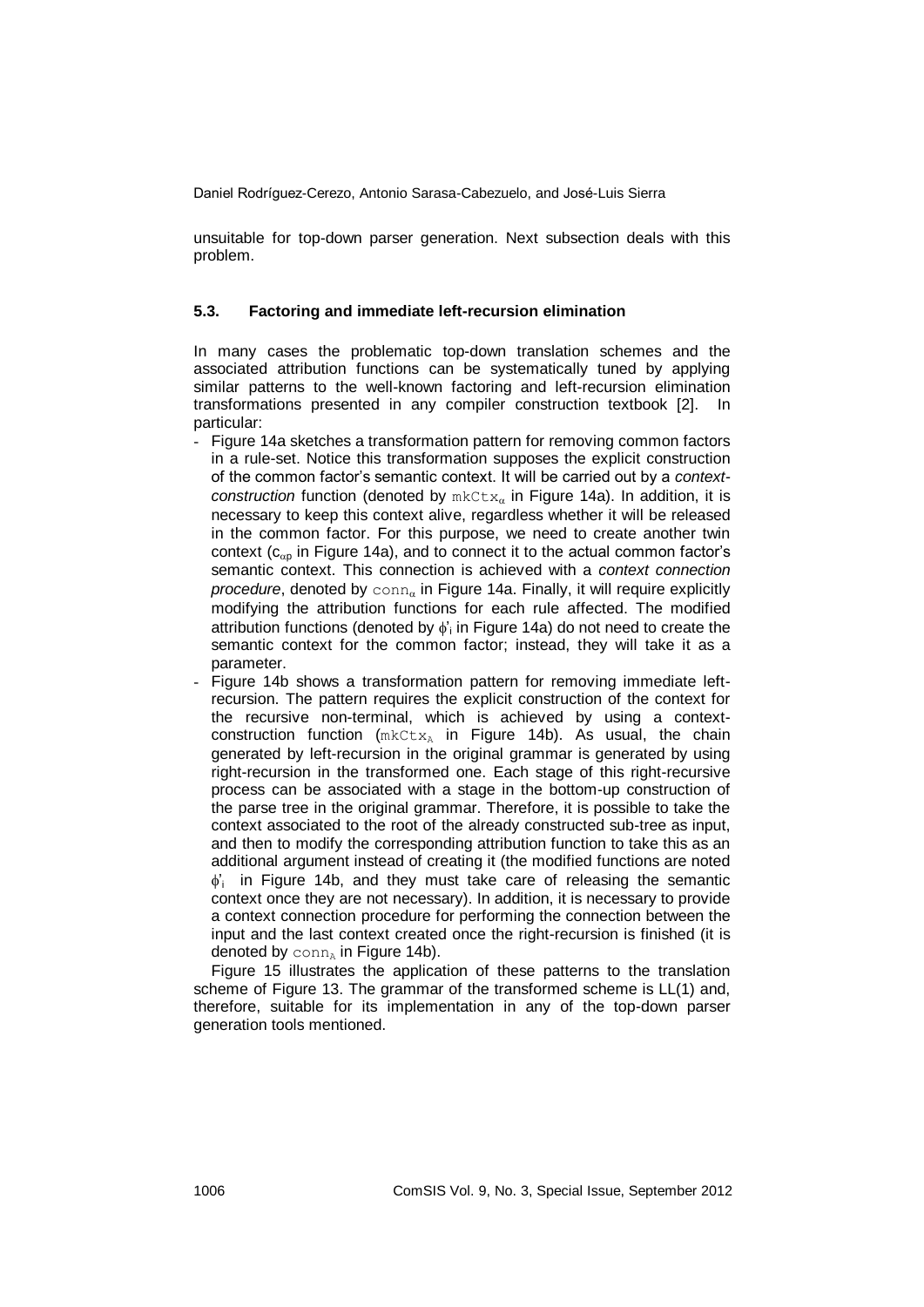



**Figure 14.** (a) Factoring pattern; (b) Immediate left-recursion elimination pattern

```
function mkCtxExp() {return mkCtx(2)}
function mkCtxDec() {return mkCtx(1)}
procedure connExp(ic,c) {eq(c[env],(ic[env),IDEN); eq(ic[val],(c[val]),IDEN) }
procedure connDecs(cp,c) {eq(cp[env],(c[env),IDEN);}
Sent(\downarrowco) ::= {(c1,c2) := init(co)} Exp(c1) where Decs(c2)
Exp(\text{Pic}) ::= {co := mkCtxExp(); c1 := opnd(co)} Opnd(c1) RExp(ic,co)
RExp(\text{Pic}_\mathcal{P}(t), t) := \{co := mkCtxExp(); c2 := addition(co, c1) \} + Opnd(c2) RExp(ic, co)RExp(\text{Pic}, \text{Loc}) ::= {connExp(ic,co)}
\text{Opnd}(\sqrt{co}) ::= {c1 := num(co) } \text{num}(1c1) {conn(c1,1c1)}
Opnd(\downarrowco) ::= {c1 := var(co) } var(lc1) {conn(c1,lc1)}
Omod(lcon := \{c1 := chain(c0) \mid (Exp(c1))\}\text{Decs}(\downarrow \text{co}) := {c1 := mkCtxDec(); c1p := mkCtxDec(); connDecs(c1p,c1) }
                                                                          Dec(c1) RDecs(co,c1p)
RDecs(\downarrowco, \downarrowc1) ::= {c2 := multiEnv(co,c1)}, Decs(c2)
RDecs(\downarrowco, \downarrowc1) ::= {singleEnv(co,c1)}
Dec(\hat{c}) := \{ (c1, c2) := entry(c0) \} var(lc1) \{conn(c1, lc1) \} = num(lc2) \{conn(c2, lc2) \}
```
**Figure 15.** Result of eliminating common factors and immediate left-recursion in the top-down translation scheme of Figure 13 (the transformed parts are shadowed) in order to obtain an artifact implementable with a top-down parser generator.

### **5.4. Analysis of the method**

As in the bottom-up case, the use of a demand-driven evaluation style will imply explicitly constructing dependency graphs, and therefore the highest memory overhead. As in bottom-up implementations, it can be alleviated by using data-driven evaluation. In this case, the method will incur in the lowest auxiliary evaluation memory overhead for l-attributed grammars. Indeed, for these grammars, data-driven evaluation will yield a behavior equivalent to a one-pass, on-the-fly translation process.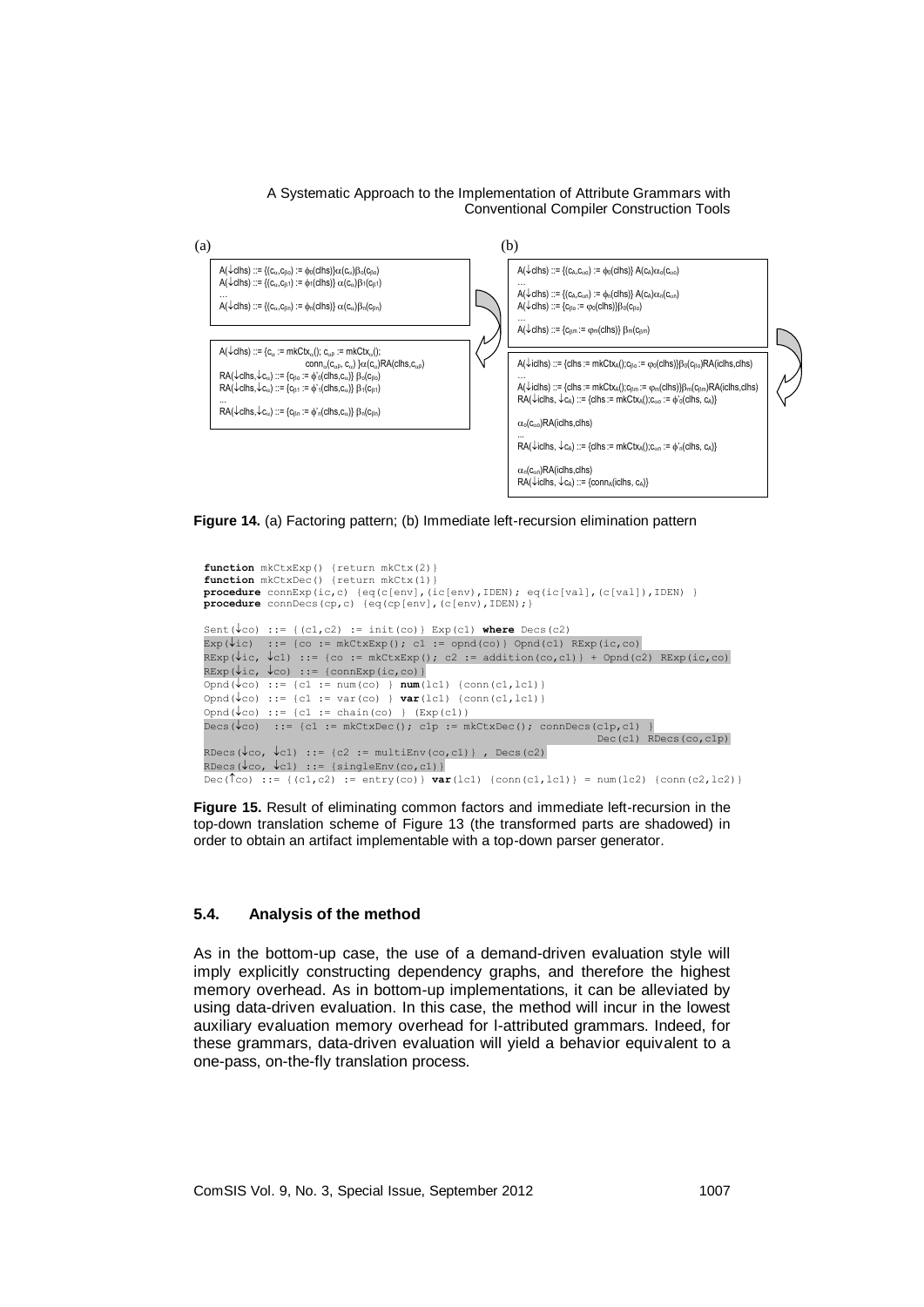Finally, since the initial coding encourages the explicit coding of the plain, BNF grammar, the resulting translators will be highly recursive, which should be taken into account if the final implementation language does not support tail recursion optimization. Fortunately, as will be indicated in the next section, by using EBNF notation in the underlying context-free grammars, it will be possible to easily turn many right-recursions into iteration.

### **5.5. Refinements**

As in the bottom-up case, it is possible to use global state to simplify the propagation of context. Nevertheless, due to the nature of top-down translators, this refinement is less critical from a performance perspective. Concerning the use of marker non-terminals, it is nonsense in this scenario.

However, as indicated in the previous subsection, an interesting refinement would be to exploit the support of EBNF notation provided by typical predictive recursive parser generation tools in order to overcome the potential stack overflow problem associated with the recursive implementation of genuinely iterative processes<sup>5</sup>. Indeed, it is equivalent to performing a tail-recursion optimization process by hand<sup>6</sup>.

In addition, it is possible to carry out several simplifications oriented to minimizing the use of temporary variables (e.g., by passing complex expressions as parameters to non-terminal symbols).

```
Sent(\downarrowco) ::= {(cl, c2) := init(co)} Exp(c1) where Decs(c2)
Exp(\downarrowico) ::= {co := mkCtxExp()} Opnd(chain(co)) RExp(ico,co)
RExp(\text{Pic}, \text{C1}) ::= ({\text{co := mkCtxExp()}} + \text{Opnd}(addition(\text{co}, \text{c1})) {c1:=\text{co}})* {connExp(ic,c1)}
Opnd(\downarrowco) ::= num(lc1) {conn(num(co), lc1) }
Opnd(\downarrowco) ::= var(lc1) {conn(var(co), lc1)}
Opnd(\sqrt{co}) ::= ( Exp(chain(co)) )
\text{Decs}(\downarrow \text{co}) := {c1 := mkCtxDec(); c1p := mkCtxDec(); connDecs(c1p,c1) }
                                                                           Dec(c1) RDecs(co,c1p)
RDecs(\downarrowco, \downarrowc1) ::= ({co := multiEnv(co,c1)},
                         {c2 := mkCtxDec() : c1 := mkCtxDec() : connDecs(c1, c2) } Dec(c2))* {singleEnv(co,c1)}
Dec(\hat{c}) ::= {(c1,c2) := entry(co)} var(lc1) {conn(c1,lc1)} = num(lc2) {conn(c2,lc2)}
```
#### **Figure 16.** Refinement of the translation scheme in Figure 15

Figure 16 exemplifies the result of applying these refinements on the translation scheme of Figure 15. The resulting scheme can be readily implemented on any typical recursive predictive parser generation tool (e.g., JavaCC or ANTLR), or directly by hand in a general-purpose programming language. As this example makes apparent, after applying this refinement,

1

<sup>5</sup> Notice this problem does not affect bottom-up parsers, provided sequences are represented by means of left-recursion.

<sup>&</sup>lt;sup>6</sup> Indeed, it could be possible to directly formulate the immediate left-recursion elimination pattern in iterative terms.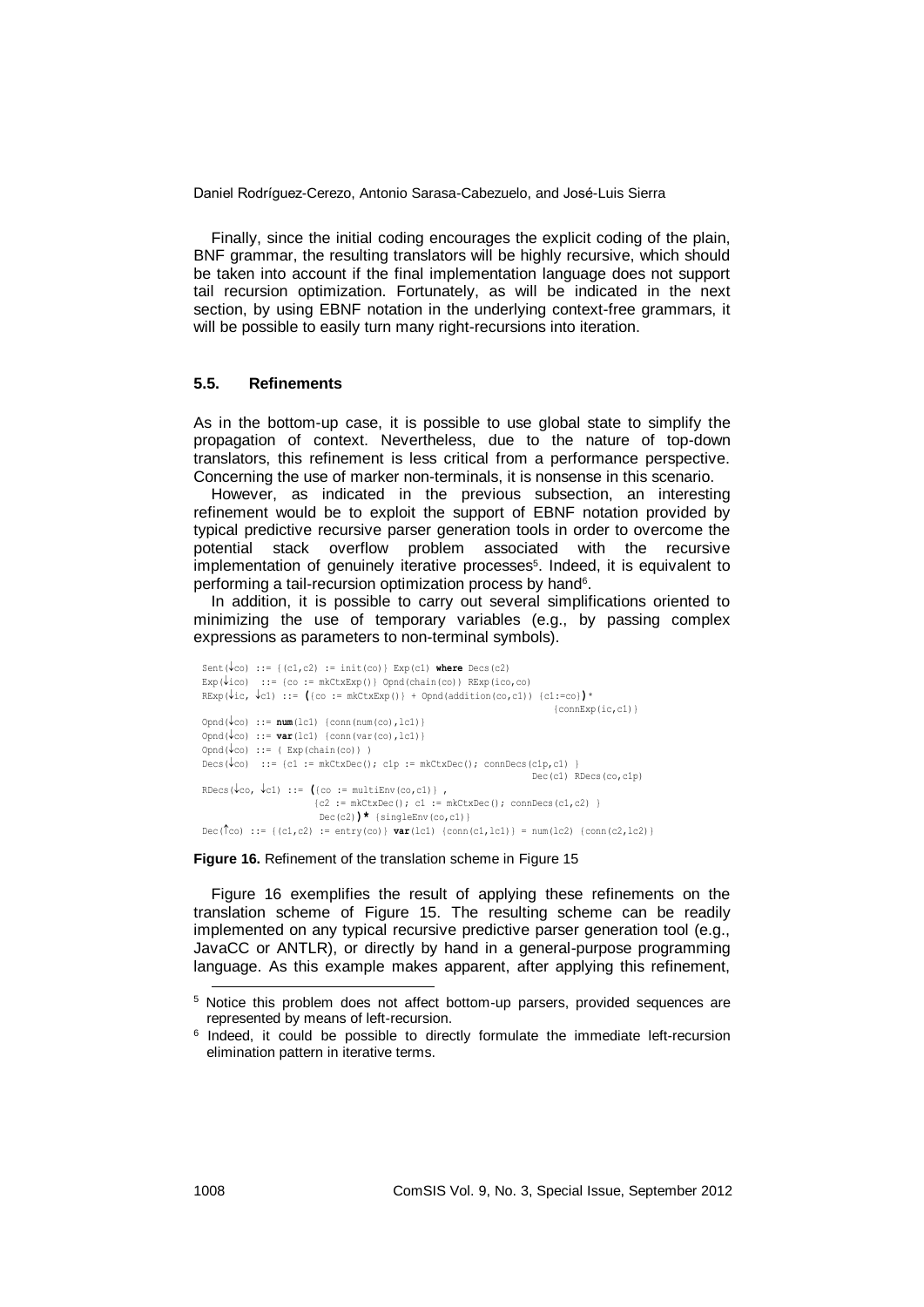recursion will only be used to express nesting (in the example, it is due to the use of parenthesis in expressions), which constitutes the most natural use of this grammar feature.

# **6. Related Work**

As indicated in the introduction, the standard way of implementing an attribute grammar is to use one of the tools that directly supports the formalism. Indeed, as [35] makes apparent, since its invention by Knuth at the end of the sixties of the past century, the computer language community has proposed many of these tools, starting with classical systems like GAG [22], FNC-2 [20], ELI [15] or Elegant [7], and ending with recent proposals like LISA [17][31][33], Silver [51] or JastAdd [29]. These tools take attribute grammars as input, and generate operative language processors as output. In addition, they support metalanguages by adding many extensions to the basic formalism (e.g., modules [21], generics [42], higher-order [48], object [16] and aspect orientation [39][40], etc.), which facilitate the production and maintenance of complex specifications.

Attribute grammar-based systems as the abovementioned promote orchestrating the development entirely in terms of attribute grammars, and, in particular, in terms of the metalanguages supported. On the contrary, the goal of our approach is not to provide yet another attribute grammar system, but to propose systematic ways of integrating attribute grammars in conventional language implementation processes, by using conventional parser generation tools. In this way, in our approach attribute grammars are used at the initial stages of the development process, as a formal specification tool. In addition, our work promotes an initial design-preserving coding in a conventional parser generation tool, in the form of a suitable translation scheme. Beyond this point, the development process proceeds through several refinements, making use of the parser generation tool facilities and the tool's target implementation language.

In consequence, our approach promotes straightforward coding patterns, which can be applied by hand to get initial codings, and which make it possible to identify the different pieces of the original attribute grammar in these codings. On the other hand, the code generated by an attribute grammar-based tool is usually a highly optimized artifact, usually generated following a *static* approach in which evaluation and storage strategies are determined as the result of a static analysis of the input grammar [1], and which is not intended to be inspected and modified by humans.

In addition, our approach is oriented to converge with conventional development processes. Because of it, on one hand we encourage the use of semantic evaluation methods that can be easily coupled with parsing. This is not necessarily true for attribute grammar-based tools, many of which promote final implementations that operate on (concrete or abstract) syntax trees. Of course the patterns described in this paper could be automated in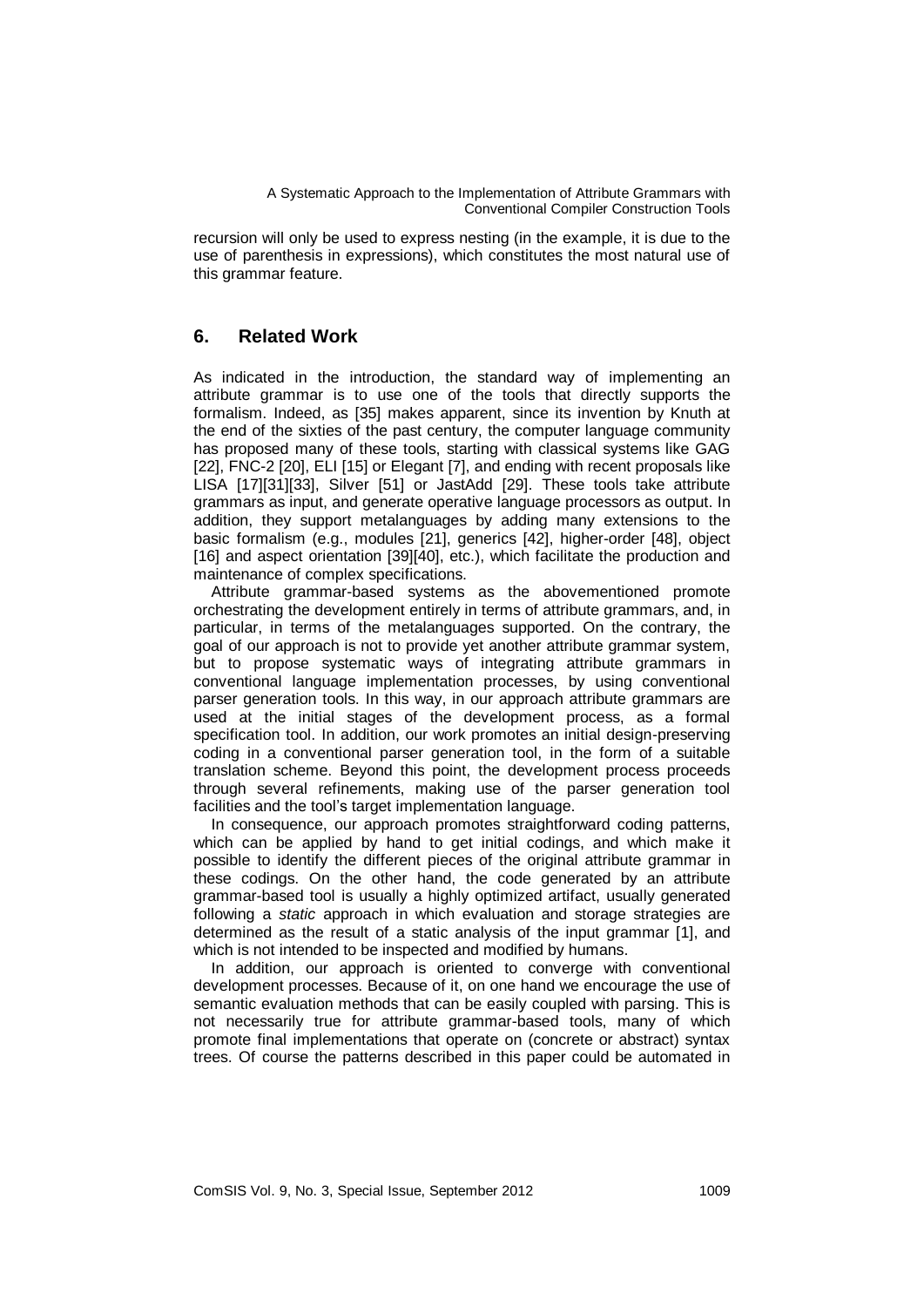the form of attribute-grammar based tools. Indeed, tools for the processing of XML based on attribute grammars like those described in [43] are inspired by these patterns (in particular, these tools use the data-driven evaluation strategy to make the stream-oriented, asynchronous, processing of very wide XML documents possible). These tools could be used as a sort of CASE support during the development process model promoted in this paper, which in turn could imply the provision of some roundtrip support (see the future work description in the next section).

The coupling of attribute evaluation and parsing has been extensively addressed as a way of implementing restricted classes of attribute grammars (see, for instance, [3] for a tutorial introduction). The works in [2][3] show how l-attributed grammars with underlying LL grammars can be implemented during top-down predictive descent parsing. In addition, different classes of LR-attributed grammars have been identified, which allow semantic evaluation to be implemented using straightforward extensions of LR parsers [4]. In the marriage of attribute grammars and logic programming, the class of *logical one-pass logical* attribute grammars shows how some kinds of right dependencies can also be managed during conventional top-down parsing [34][36]. Contrary to the work presented in this paper, all these approaches constrain the classes of allowed grammars to strict subclasses of non-circular attribute grammars. In contrast, our approach is able to deal with arbitrary non-circular attribute grammars. If the grammars are of certain types (e.g., lattributed grammars with an LL(1) underlying context-free grammar), and a suitable semantic evaluation approach is used (e.g., a data-driven strategy), our implementations produce artifacts comparable in performance and memory footprint to those promoted by the abovementioned works. In other cases, the approach is still able to produce running implementations, which can adapt the memory footprint to that required for performing semantic evaluation.

The development of some attribute grammar-based systems has exploited the marriage between attribute grammars and parser generation tools. A common strategy is to build a preprocessor by translating an attribute grammar-based specification language into a running implementation written in terms of a parser generator. In [23] one of these systems is described, which takes an attribute grammar-like specification as input, and it turns it into a YACC implementation. However, since the resulting implementation evaluates attributes during parsing, the class of supported grammars is restricted to a subset of the LR-attributed ones. The Ox system [8] follows a similar approach, but it supports arbitrary non-circular attribute grammars. For this purpose, the processors generated decouple parsing and semantic evaluation by using an optimized implementation of the processing models behind attribute grammars (i.e., to build the parse tree, to arrange attribute instances in topological order, and then to perform evaluation according to this order). XLOP [43], a system developed by us to describe XML processing tasks as attribute grammars, also translates attribute grammar specifications into inputs to a parser generation tool (in this case, CUP). RIE [44], a system that supports a very general class of LR-attributed grammars (ECLR-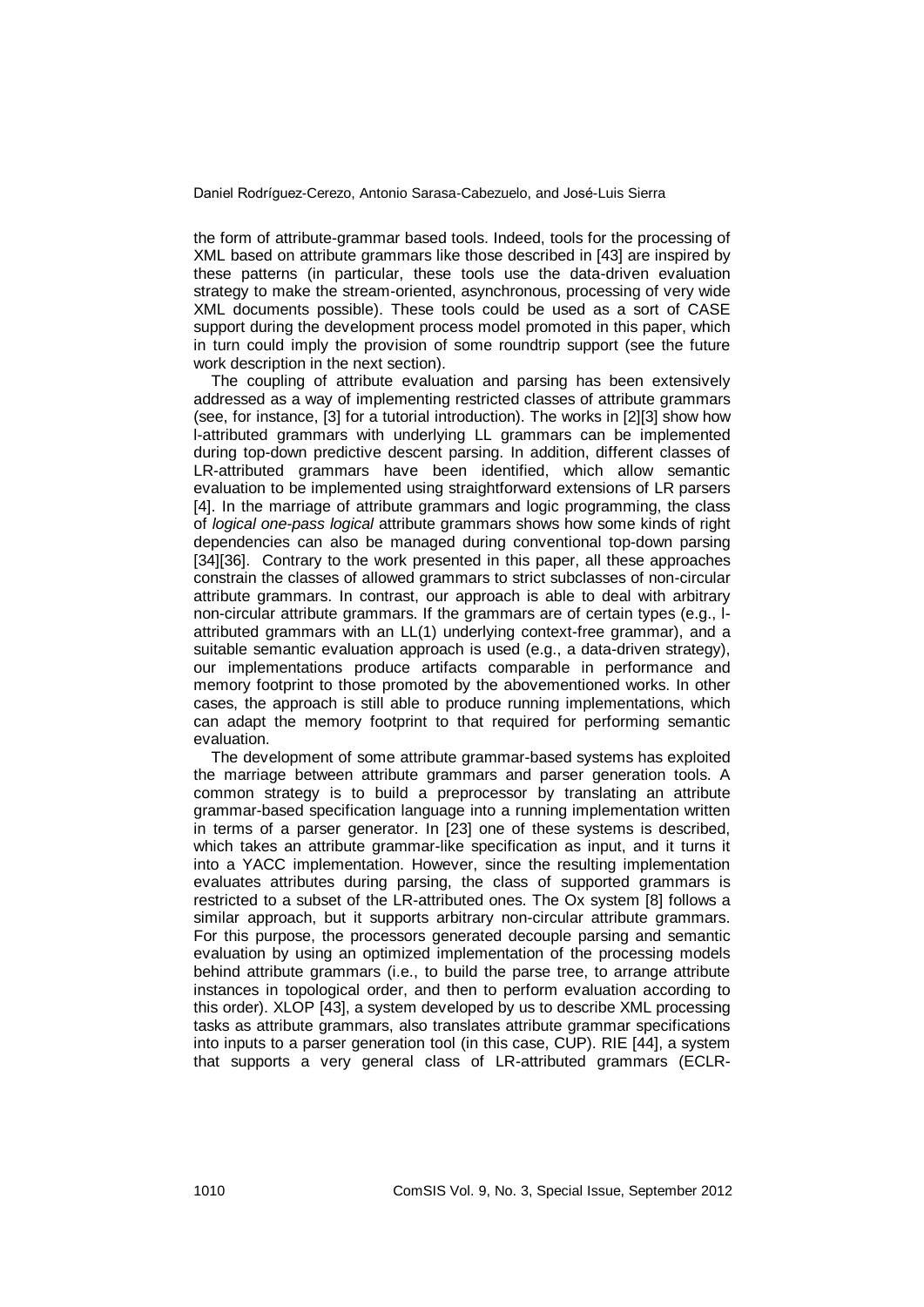attributed grammars [4]) adopts a different implementation approach, by basing the metagenerator on an explicit modification of the Bison parser generation tool. Regardless of the implementation strategy followed (in these examples, based on preprocessors for / extensions to parser generation tools), they ultimately fall in the category of attribute grammar-based tools. Therefore, the general considerations made above concerning the relationships between our approach and attribute grammar – based tools also applies here.

Concerning parser generators, there is a plethora of systems available that can be used during the development of a language processor. A basic feature differentiating them is whether they generate top-down parsers (e.g., the aforementioned tools JavaCC [26] and ANTLR [38], as well as classic tools like COCO/R [32]), or bottom-up ones (e.g., the aformentioned YACC [45], Bison [27] and CUP [5], as well as tools like Tatoo [11], SableCC [13], Beaver<sup>7</sup>, Copper [49] or YaJco<sup>8</sup>). Also, these tools differ in the class of grammars allowed (e.g., JavaCC supports LL(k) grammars, while ANTLR supports the aforementioned LL(\*) parsing method, able to deal with unbounded look-ahead; additionally tools like Elkhound [30], SDF [10] or, under certain settings, Bison, provide support to arbitrary context-free grammars via the GLR parsing method [46]), by the expressiveness of its specification language (e.g., ANTLR or Tatoo support very sophisticated features, like grammar modularization, rule inheritance, etc.), by whether they include support for lexical specification (e.g., JavaCC, ANTLR) or whether it must be made by using a separating tool (e.g., CUP), and by many other features whose detailed analysis is beyond the scope of the present work. As was indicated, the patterns presented in this paper are applicable to most of these parser generators (in particular in those tools that support deterministic grammars; in tools like SDF, whose outcome is parse forests that must be subsequently disambiguated, the applicability of these patterns vanishes). Also, it is important to notice that, while many of these parser generation tools support the concept of *semantic attribute*, like attribute grammars (e.g., this terminology is explicitly included in ANTLR), it does not mean that these tools give direct support for attribute grammars. Indeed, in addition to managing semantic attributes, the essential aspect of attribute grammars is the support for a dependency-driven execution style: semantic evaluation is not necessarily coupled with parsing, but emerges as a consequence of the dependencies among attributes. In this way, the patterns introduced in this work make it possible to incorporate this computation style into specifications for parser generation tools, and, in consequence, to facilitate the subsequent refinement into more efficient implementations.

Finally, as the implementations of our attribution operations make apparent, we avoid the explicit construction of the parse tree. While this construction is necessary in order to support more sophisticated evaluation

1

<sup>7</sup> http://beaver.sourceforge.net/

<sup>8</sup> http://code.google.com/p/yajco/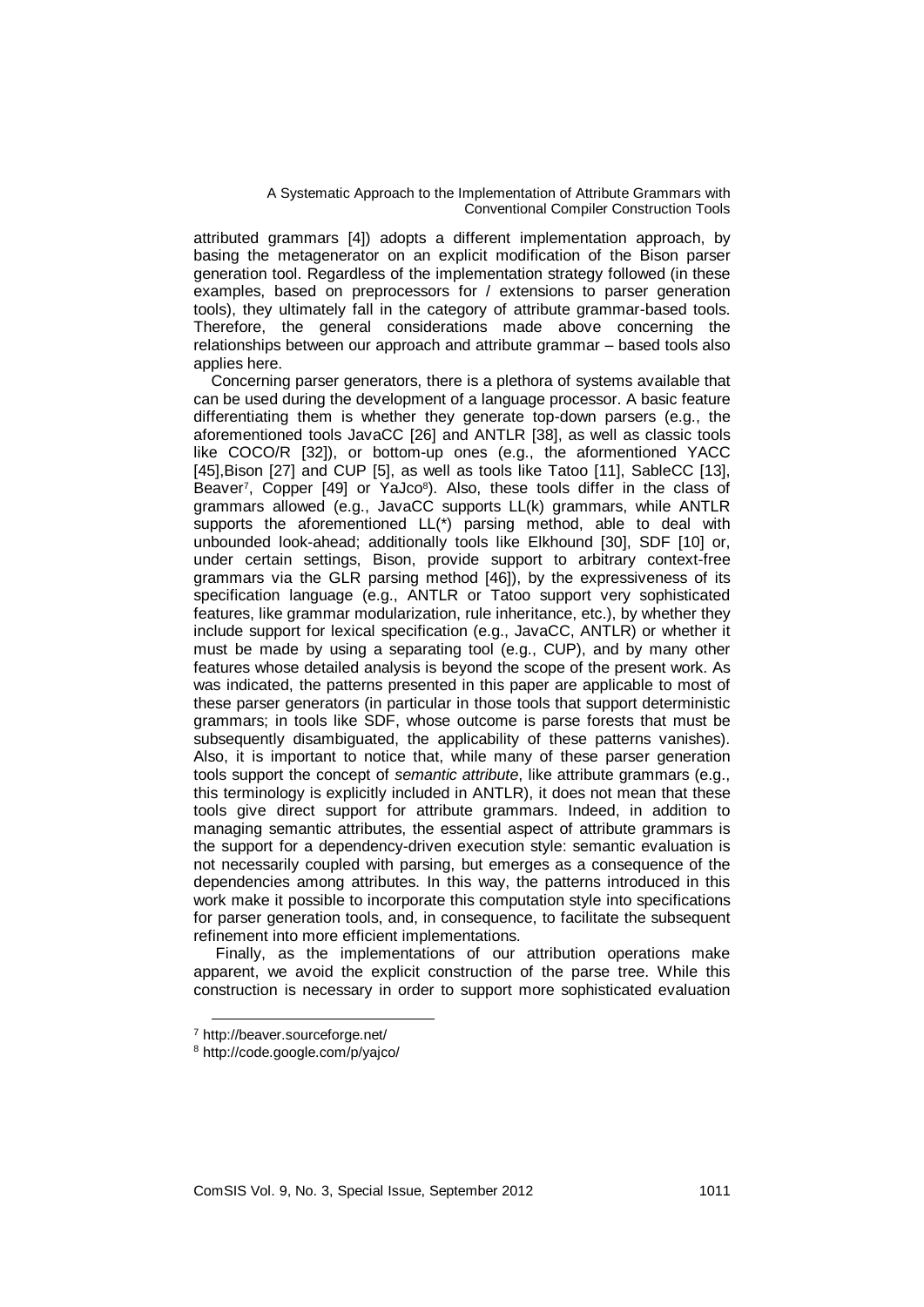strategies (see, for instance [1]), our simple coding patterns make it unnecessary, since it is centered directly on the construction of dependency graph-like structures. A similar technique is followed in [6], an implementation of circular attribute grammars in Prolog whose semantic equations are described by using  $\lambda$ -expressions. The execution model of the resulting artifact works in two stages: (i) construction of  $\lambda$ -expressions for the root's synthetized attributes, and (ii) interpretation of these expressions according to a least fixpoint semantics to yield the final values. Thus, the resulting approach resembles our demand-driven implementation. In [50], Prolog is also used to implement attribute grammars, and two evaluation strategies are proposed. The first one supposes building terms representing semantic expressions for the root's synthetized attributes, which are subsequently interpreted with a separate interpreter. The second one promotes the use of Prolog co-routine facilities to delay evaluation of arguments until they are instantiated. Thus, the first strategy is analogous to our demand-driven implementation (nevertheless, our implementation is optimized to avoid duplicated evaluations; see [47] for a similar implementation in Prolog that also avoids redundant evaluations). The second one is a Prolog implementation of a data-driven strategy.

# **7. Conclusions and future work**

This paper has shown how to systematically code arbitrary non-circular attribute grammars in the input languages of bottom-up, LALR(1) parser generation tools like YACC, BISON or CUP, as well as top-down, LL parser generation tools like JavaCC or ANTLR. It is done by using a small set of attribution operations. These operations, in turn, can be implemented in different ways in order to enable different semantic evaluation styles. In particular, this paper has illustrated two alternative implementations: one supporting a demand-driven style, and another supporting a data-driven one. The results of this work can be useful to promote a systematic method of using conventional parser generation tools to yield final implementations. This method starts with the initial coding of an attribute grammar-based specification, and then it evolves it in a final implementation by applying systematic implementation patterns and techniques. Thus, by applying and documenting systematic refinements, it is possible, on one hand, to yield efficient implementations and, on the other hand, to track the refinement chain from these final implementations to the original attribute grammarbased specifications. Besides, the method facilitates the incremental introduction of new language features, since they can be described according to attribute grammar conventions, then readily coded in the implementation, and finally optimized according to implementation-dependent criteria. Therefore, the method transports the attribute grammar amenability to doing modular and extensible specifications incrementally to an implementation process based on parser generation tools.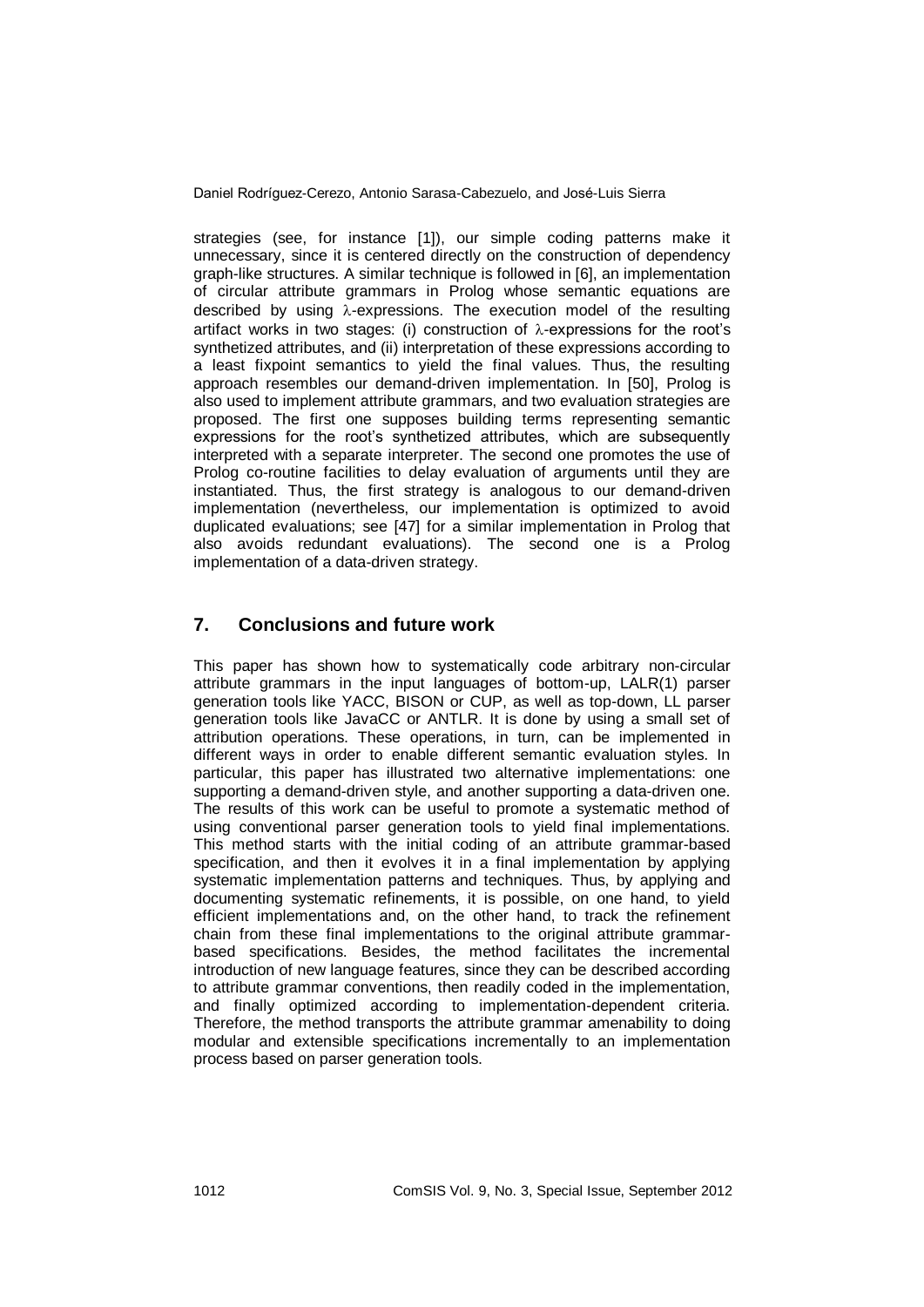Currently we have successfully tested our method with several small examples, and we are applying it to the development of a non-trivial translator for a Pascal-like language. From these experiences, we have realized how the encoding patterns are simple enough to being applied without specific tooling support (although, of course, this support could be a very valuable facility in our methodology). Also, we have gained further evidence on the feasibility and usefulness of our method with its application in an introductory compiler construction course during the first period of the 2011-2012 academic year at the Complutense University. Indeed, we proposed that our students produce initial implementations of language processors by taking attribute grammar specifications as a guide, and using the method described in this paper. We observed that they didn't find it more difficult to apply than students of previous courses found while hand-coding conventional recursive descent translators. In addition, the quality of the final programs was substantially better than in previous years, since the method encouraged rigorous adherence to the original specification. Thus, we plan to further apply it as a systematic learning method in future editions of the course. Also, as future work, we plan to provide the aforementioned tooling support in order to facilitate the application of the method: automatic application of the coding patterns to produce the initial translation schemes, support for some of the transformations and refinements described in this paper, roundtrip support and support for tracking successive refinements, and support for profiling and debugging the semantic evaluation processes.

**Acknowledgements.** Thanks are due to project grants TIN2010-21288-C02-01 and Santander-UCM GR 42/10, group reference 962022. Also, Daniel Rodriguez-Cerezo was supported by the Spanish University Teacher Training Program (EDU/3445/2011).

# **References**

- 1. Ablas, H. Attribute Evaluation Methods. In Ablas, H., Melichar, B (eds.).: Attribute Grammars, Applications and Systems, Lecture Notes in Computer Science Vol. 545, Springer, 48-113. (1991)
- <span id="page-30-0"></span>2. Aho A.V, Lam M.S, Sethi R, Ullman J.D.: Compilers: principles, techniques and tools (2<sup>nd</sup> Edition). Addison-Wesley. (2006)
- 3. Akker, R., Melichar, B., Tarhio, J. Attribute Evaluation and Parsing. In Ablas, H., Melichar, B (eds.).: Attribute Grammars, Applications and Systems, Lecture Notes in Computer Science 545, Springer, 187-214. (1991)
- 4. Akker, R., Melichar, B., Tarhio, J.: The Hierarchy of LR-attributed grammars. In Deransart, P., Jourdan, M (eds.): Attribute Grammars and their Applications – Proceedings of the International Workshop on Attribute Grammars and their Applications (WAGA'90), Paris, France, Lecture Notes in Computer Science 461, Springer, 13-28. (1990)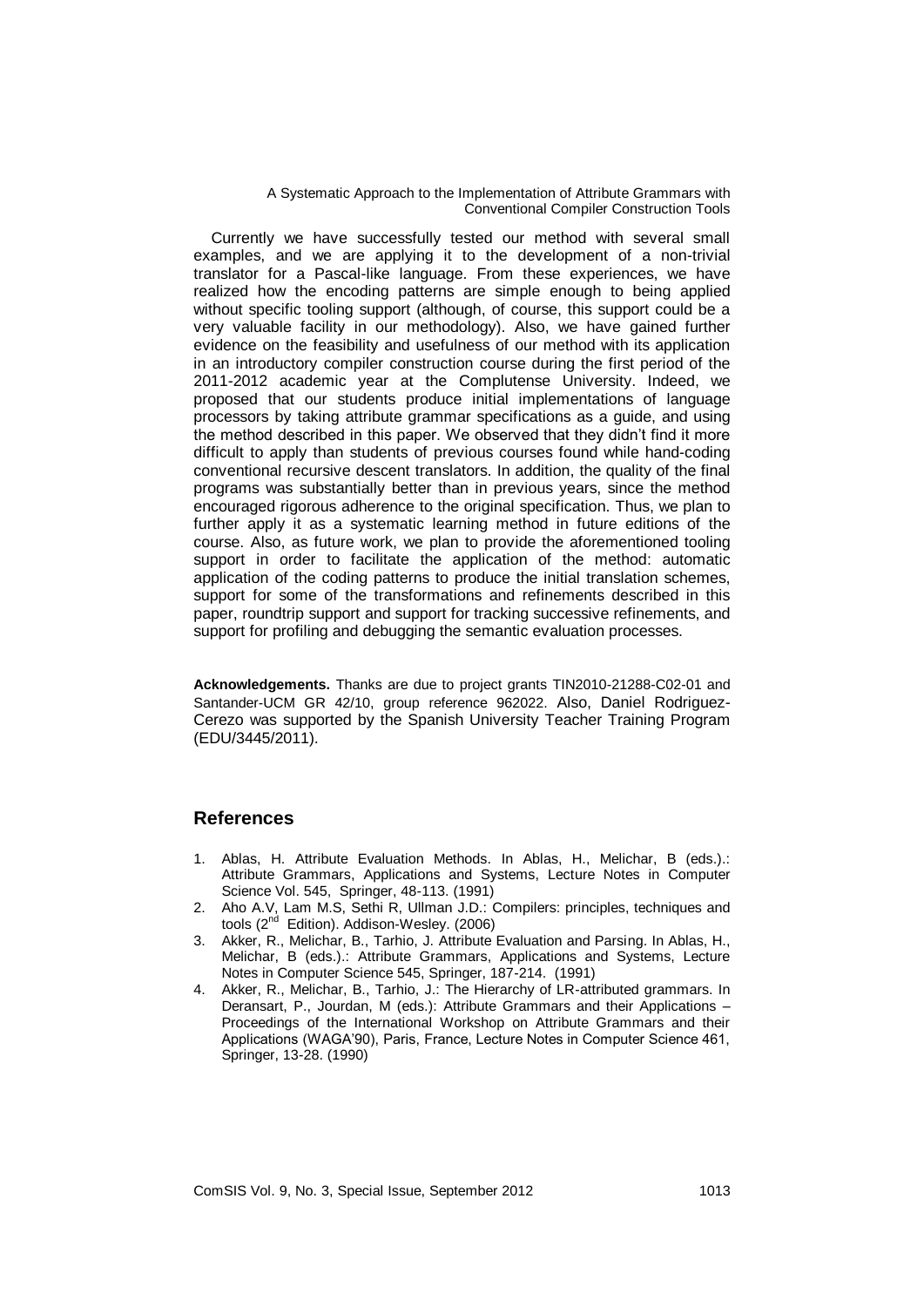- 5. Appel, A.W. Modern Compiler Implementation in Java. Cambridge University Press. (2002)
- 6. Arbab, B. Compiling Circular Attribute Grammars into Prolog. IBM Journal of Research and Development, Vol. 30, No. 3, 294-309. 1986
- 7. Augusteijn, L. The Elegant Compiler Generator System. In Deransart, P., Jourdan, M (eds.): Attribute Grammars and their Applications – Proceedings of the International Workshop on Attribute Grammars and their Applications (WAGA'90), Paris, France, Lecture Notes in Computer Science 461, Springer, 238-254. (1990)
- 8. Bischoff, K.M. Design, Implementation, Use and Evaluation of Ox: An Attribute-Grammar Compiling System based on Yacc, Lex and C. TR #92-31, Dp. Of Computer Science, Iowa State University, (1992)
- 9. Bochmann, G.V.: Semantic Evaluation from Left to Right. Communications of the ACM, Vol. 19, No. 2, 55-62. (1976)
- 10. Brand, M.G.J v.d., Deursen, A, v., Heering, J., Jong, H.A.d., Jonge, M.d., Kuipers, T., Klint, P., Moonen, L., Olivier, P.A., Scheerder, J., Vinju, JJ., Visser, E., Visser, J. The Asf +Sdf Meta-environment: A Component-Based Language Development Environment. In Wilhelm, R (ed.): Compiler Construction - Proceedings of the 10<sup>th</sup> International Conference on Compiler Construction CC'01, Genova, Italy, Lecture Notes in Computer Science, 2027, Springer, 365- 370. (2001)
- 11. Cervelle, J., Forax, R., Roussel, G. Tatoo: an innovative parser generator. 4<sup>th</sup> International Symposium on Principles and Practice of Programming in Java PPPJ'06, Mannheim, Germany, ACM, 13-20. (2006)
- 12. Ekman, T., Hedin, G. The JastAdd system modular extensible compiler construction. Science of Computer Programming, Vol. 69, No. 1-3, 14-26. (2007)
- 13. Gagnon, E.M., Hendren, L.J. SableCC, an Object-Oriented Compiler Framework. International Conference on Technology of Object-Oriented Languages TOOLS'98, Sta Barbara, CA, USA, IEEE, 140-154. (1998)
- 14. Gamma, E., Helm, R., Johnson, R., Vlissides, J.: Design Patterns. Elements of Reusable Object-Oriented Software. Addison-Wesley. (1995)
- 15. Gray, R.W., Heuring, V.P., Levi, S.P., Sloane, A.M., Waite, W.M.: Eli: A Complete, Flexible Compiler Construction System. Communications of the ACM, Vol. 35, 121-131. (1992)
- 16. Hedin, G. An Object-Oriented Notation for Attribute Grammars. 3<sup>rd</sup> European Conference on Object-Oriented Programming, Nottingham, UK, Cambridge University Press, 329-345. (1989)
- 17. Henriques, P.R., Varanda-Pereira, M.J., Mernik, M., Lenic, M., Gray, J.G., Wu, H. Automatic Generation of Language-Based Tools using the LISA System. IEE Proceedings – Software, Vol. 152, No. 2, 54-69. (2005)
- 18. Jalili, F.: A general linear-time evaluator for attribute grammars. ACM SIGPLAN Notices, Vol. 18, No. 9, 35-44. (1983)
- 19. Jones, L.G.: Efficient Evaluation of Circular Attribute Grammars. ACM Transactions on Programming Languages and Systems, Vol. 12, No. 3, 429- 462. (1990)
- 20. Jourdan, M., Parigot, D.: Internals and Externals of the FNC-2 Attribute Grammar System. In Ablas, H., Melichar, B (eds.).: Attribute Grammars, Applications and Systems, Lecture Notes in Computer Science 545, Springer, 485-504. (1991)
- 21. Kastens, U., Waite, W.M.: Modularity and Reusability in Attribute Grammars. Acta Informatica, Vol. 31, No. 7, 601-627. (1994)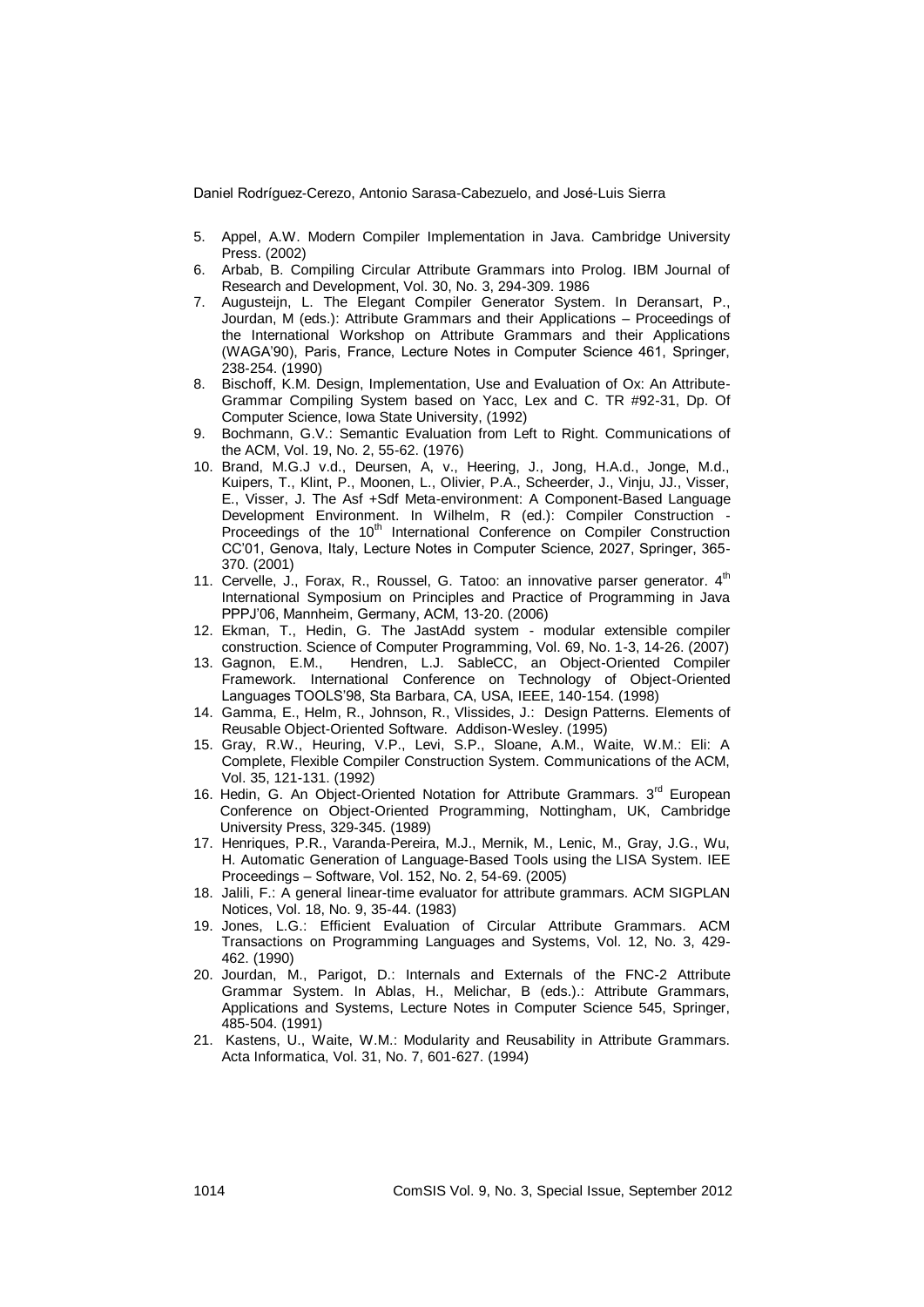- 22. Kastens, U.: GAG: A Practical Compiler Generator. Lecture Notes in Computer Science 141, Springer. (1982)
- 23. Katwijk, J.: A preprocessor for YACC or a poor man's approach to parsing attributed grammar. ACM SIGPLAN Notices, Vol. 18, No. 10, 12-15. (1983)
- 24. Kennedy, K., Ramanathan, J.: A Deterministic Attribute Grammar Evaluator Based on Dynamic Sequencing. ACM Transaction of Programming Languages and Systems, Vol. 1, No. 1, 142-160. (1979)
- 25. Knuth, D. E.: Semantics of Context-free Languages. Mathematical System Theory, Vol. 2, No. 2, 127–145. (1968). See also the correction published in Mathematical System Theory, Vol. 5, No. 1, 95–96.
- 26. Kodaganallur, V. Incorporating language processing into Java applications: a JavaCC tutorial. IEEE Software, Vol. 21, No. 4, 70-77. (2004)
- 27. Levine, J. Flex & Bison: Text Processing Tools. O'Reilly Media. (2009)
- 28. Lewis, P.M., Rosenkrantz, D.J., Stearns, R.E.: Attributed Translations. Journal of Computer and System Sciences, Vol. 9, No. 3, 279-307. (1974)
- 29. Magnusson, E. Hedin, G.: Circular Reference Attributed Grammars—Their Evaluation and Applications. Science of Computer Programming, Vol. 68, No. 1, 21-37. (2007)
- 30. McPeak, S., Necula, G.C. Elkhound: A Fast, Practical GLR Parser Generator. International Conference on Compiler Construction (CC'04), Barcelona, Spain, Lecture Notes in Computer Science, Vol. 2985, 73-88. (2005)
- 31. Mernik, M., Lenic, M., Acdicausevic, E., Zumer, V.: LISA: An Interactive Environment for Programming Language Development. 11<sup>th</sup> International Conference on Compiler Construction (CC'02), Grenoble, France, Lecture Notes in Computer Science, Vol. 2304, Springer, 1-4. (2002)
- 32. Mössenböck, H. A Generator for Production Quality Compilers. 3rd intl. workshop on Compiler Compilers (CC'90), Schwerin, Lecture Notes in Computer Science Vol. 477, 42–55. (1990)
- 33. Oliveira, N., Varanda-Pereira, M.J., Henriques, P.R., da Cruz, D., Cramer, B.: VisualLISA: A Visual Environment to Develop Attribute Grammars. Computer Science and Information Systems Journal, Vol. 7, No. 2, 266-289. (2010)
- 34. Paakki, J. Prolog in Practical Compiler Writing. Computer Journal, Vol. 34, No. 1, 64-72. (1991)
- 35. Paakki, J.: Attribute Grammar Paradigms A High-Level Methodology in Language Implementation. ACM Computing Surveys, Vol. 27, No. 2, 196-255. (1995)
- 36. Paakki, J.: PROFIT: A System Integrating Logic Programming and Attribute Grammars. 3<sup>rd</sup> International Symposium on Programming Language Implementation and Logic Programming (PLILP'91), Passau, Germany, Lecture Notes in Computer Science Vol. 528, 243-254. (1991)
- 37. Parr, T., Fisher, K. LL(\*): the Foundation of the ANTLR Parser Generator. ACM SIGPLAN Notices - PLDI '11, Vol. 46, No. 6, 425-436. (2011)
- 38. Parr, T.: The Definitive ANTLR Reference: Building Domain-Specific Languages. Pragmatic Bookshelf. (2007)
- 39. Rebernak, D., Mernik, M., Henriques, P.R., Carneiro, D., Varanda-Pereira, M.J. Specifying Languages Using Aspect-oriented Approach: AspectLISA. Journal of Computing and Information Technology, Vol. 4, 343-350. (2006)
- 40. Rebernak, D., Mernik, M., Henriques, P.R., Varanda-Pereira, M.J.: AspectLISA: An Aspect-oriented Compiler Construction System Based on Attribute Grammars. Electronics Notes in Theoretical Computer Science – LDTA'06, Vol. 164, 37-53. (2006)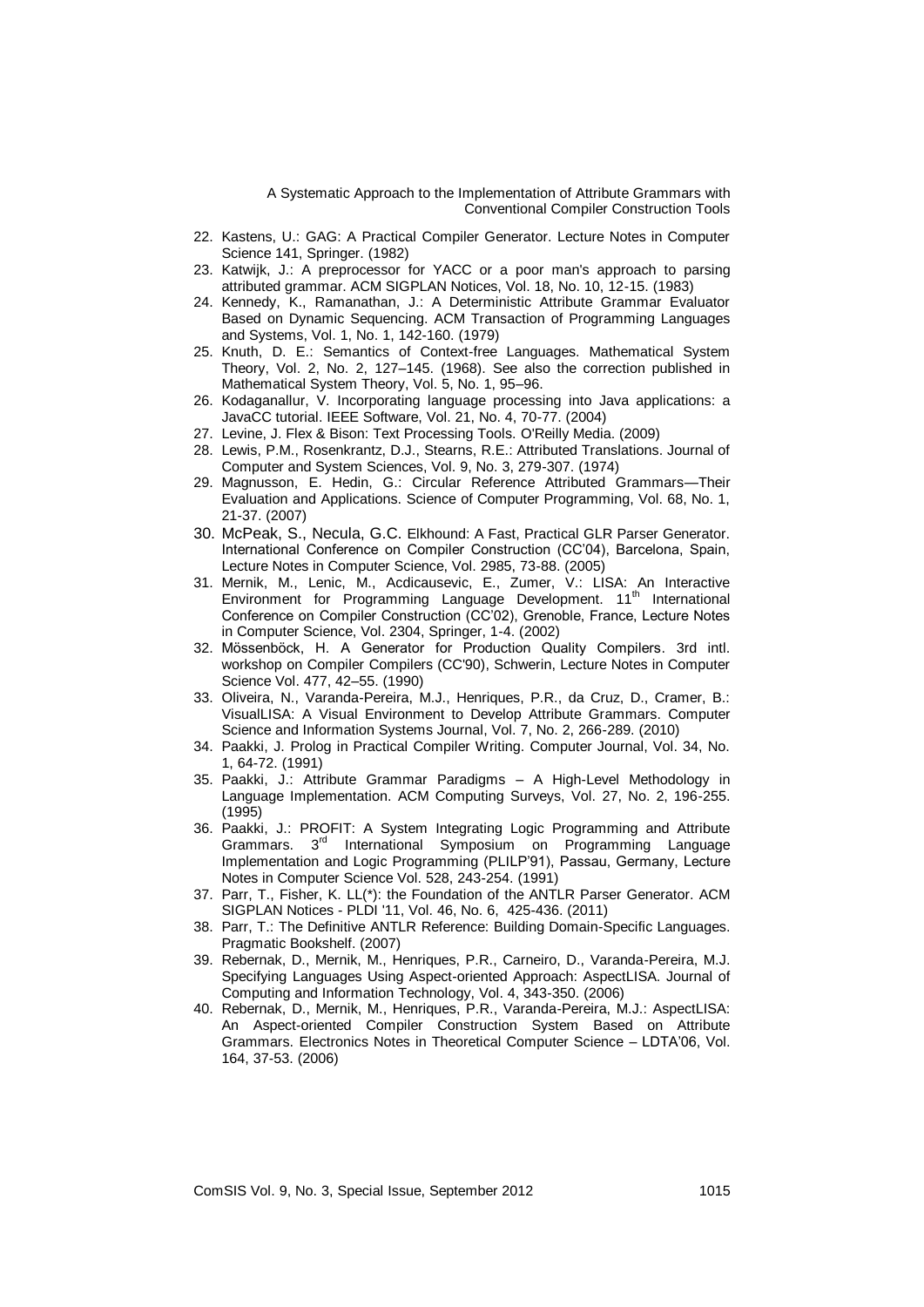- 41. Rodriguez-Cerezo, D., Sarasa, A., Sierra, J.L.: Implementing Attribute Grammars Using Conventional Compiler Construction Tools. 3rd Workshop on Advances in Programming Languages (WAPL'11), Szczezin, Poland, IEEE, 855- 862. (2011)
- 42. Saraiva, J., Swiestra, D.: Generic Attribute Grammars. 2<sup>nd</sup> Workshop on Attribute Grammars and Their Applications (WAGA'99), Amsterdam, The Netherlands. (1999)
- 43. Sarasa, A., Temprado-Battad, B., Sierra, J.L, Fernández-Valmayor, A.: XML Language-Oriented Processing with XLOP. 5th International Symposium on Web and Mobile Information Services, Bradford, UK, Proceedings of AINA'09 Workshops, IEEE, 322-327. (2009)
- 44. Sassa, M., Ishizuka, H., Nakata, I. Rie, a compiler generator based on a onepass-type attribute grammar. Software – Practice & Experience, Vol. 25, No. 3, 229-250, (1995)
- 45. Schreiner, A.T., Friedman, H.G. Introduction to Compiler Construction with Unix. Prentice-Hall. (1985)
- 46. Scott, E., Johnstone, A. Right nulled GLR parsers. ACM Transactions on Programming Languages and Systems, Vol. 28, No. 4, 577-618. (2006)
- 47. Sierra, J.L., Fernández-Valmayor, A. A Prolog Framework for the Rapid Prototyping of Language Processors with Attribute Grammars. Electronics Notes in Theoretical Computer Science – LDTA'06, Vol. 164, 19-36. (2006)
- 48. Vogt, H.H., Swierstra, S.D., Kuiper, M.F.: Higher-Order Attribute Grammars. ACM SIGPLAN Notices Vol. 24, No. 7. (1989)
- 49. Vyk, E.R.v., Schwerdfeger, A.C. Context-aware scanning for Parsing Extensible Languages. 6th International Conference on Generative Programming and Component Engineering GPCE'06, Portland, Oregon, USA, ACM, 63-72. (2006)
- 50. Walsteijn, M.J., Kuiper, M.F.: Attribute Grammars in Prolog. Technical Report, RU-CS-86-14, Utrecht University. (1986)
- 51. Wyk, E.V., Bodin, D., Gao, J., Krishnan, L.: Silver: An Extensible Attribute Grammar System. Science of Computer Programming, Vol. 75, No. 1-2, 39-54. (2010)

**Daniel Rodríguez-Cerezo** is a PhD student in the Computer Science School at UCM, and a member of the research group ILSA (Implementation of Language-Driven Software and Applications: http://ilsa.fdi.ucm.es). His research is focused on the use of several e-Learning techniques (simulations, interactive prototyping tools, recommendation systems for learning object repositories, etc.) to improve teaching and learning of the Software Language Engineering discipline. Besides, he is interested in the development and improvement of software language engineering techniques.

**Antonio Sarasa-Cabezuelo** is a full-time Lecturer in the Computer Science School at Complutense University of Madrid, Spain (UCM). His research is focused on the language-oriented development of XML-processing applications, and on the development of applications in the fields of digital humanities and e-Learning. He was one of the developers of the Agrega project on digital repositories (a pioneer project in this field in Spain). He is a member of ILSA. He has participated in several research projects in the fields